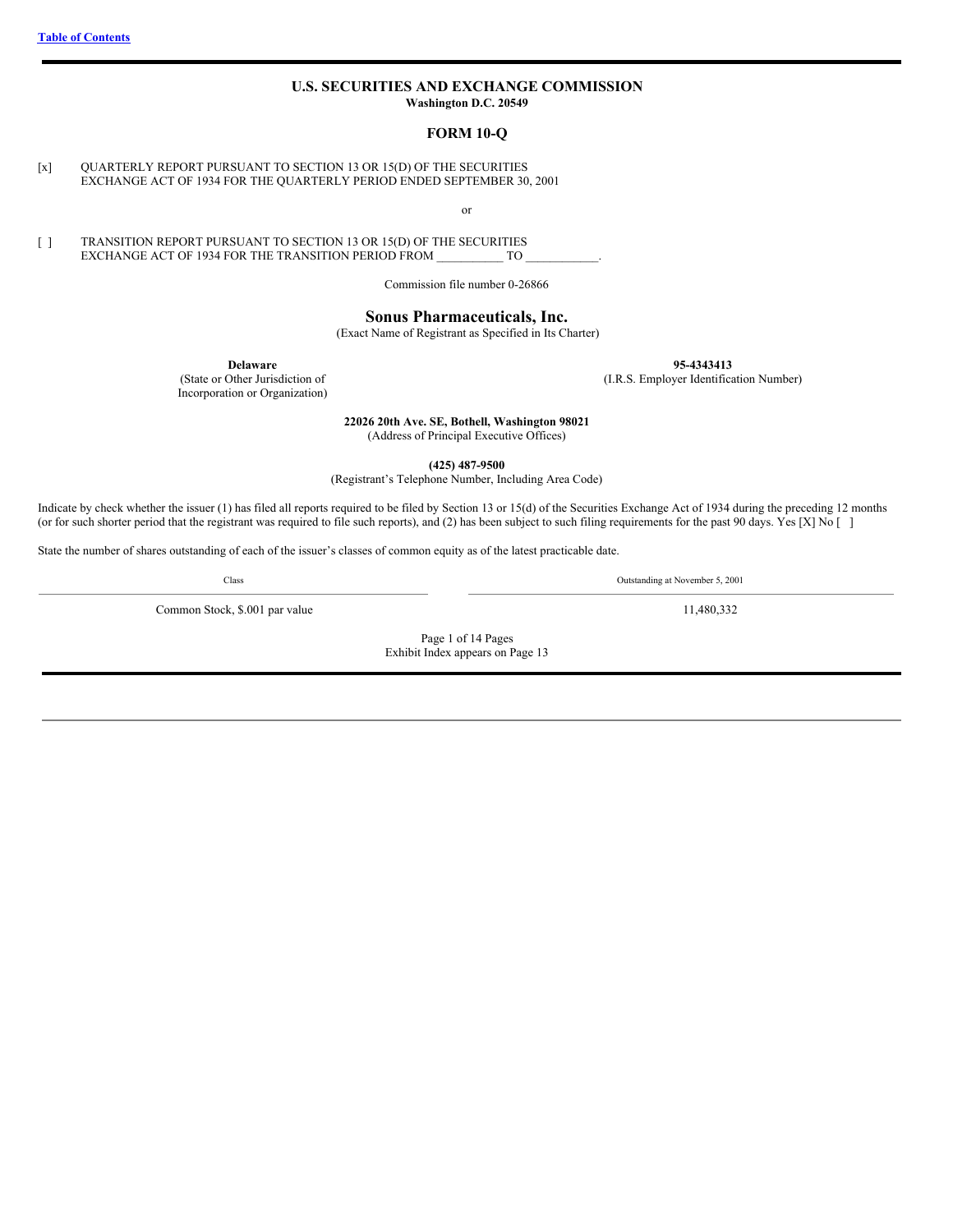# **TABLE OF CONTENTS**

Part I. Financial [Information](#page-3-0) Item 1. Financial [Statements](#page-3-1) **[Balance](#page-3-2) Sheets [Statements](#page-4-0) of Operations [Statements](#page-5-0) of Cash Flows** Notes to Financial [Statements](#page-6-0) Item 2. [MANAGEMENT'S](#page-8-0) DISCUSSION AND ANALYSIS OF FINANCIAL CONDITION AND RESULTS OF **OPERATIONS** Item 3. [Market](#page-11-0) Risk **[SIGNATURES](#page-14-0)** [EXHIBIT](#page-15-0) INDEX [Exhibit](#page-22-0) 10.49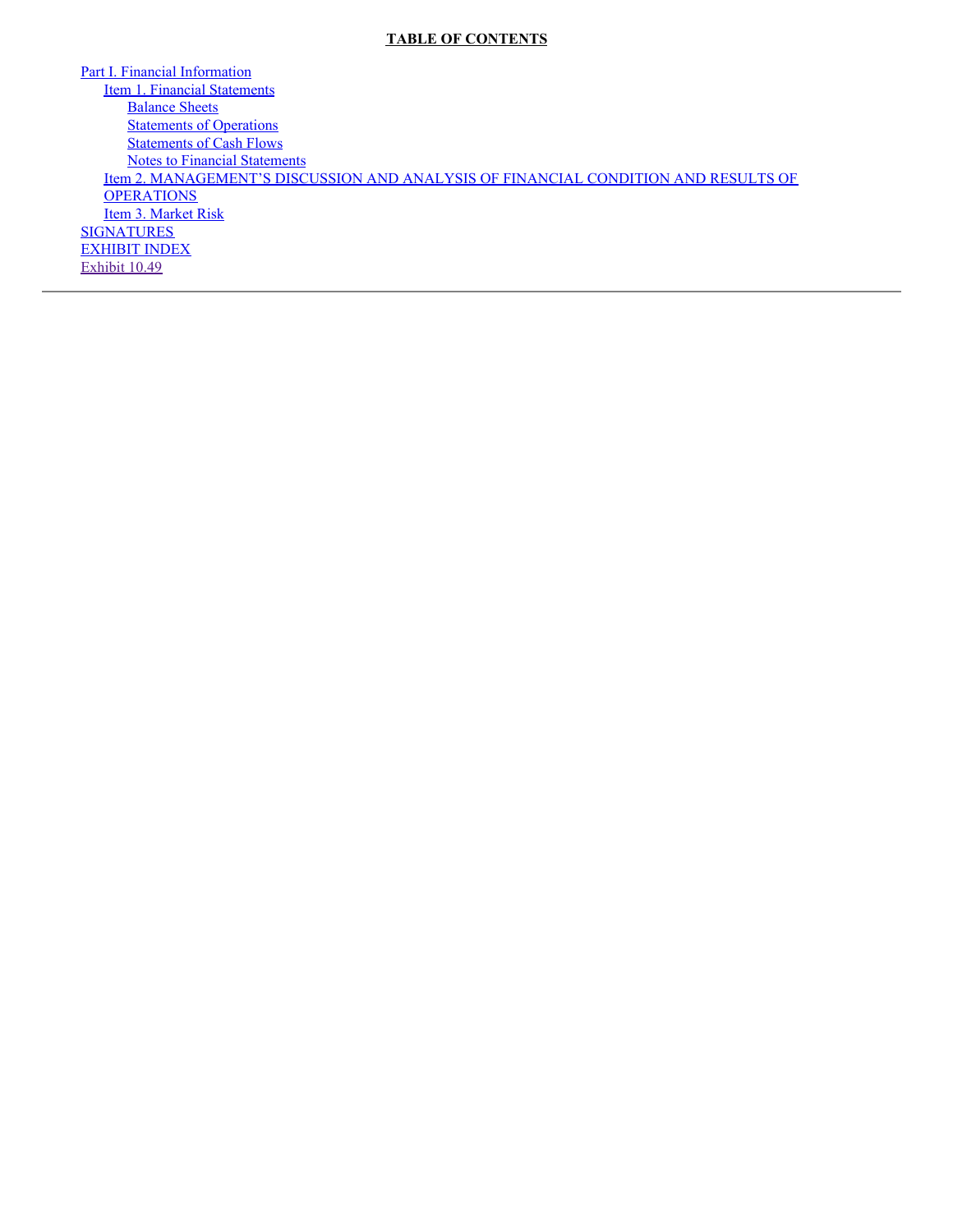# **Sonus Pharmaceuticals, Inc. Index to Form 10-Q**

Page Number

| <b>Part I. Financial Information</b> |         |                                                                                                                    |    |
|--------------------------------------|---------|--------------------------------------------------------------------------------------------------------------------|----|
|                                      | Item 1. | <b>Financial Statements</b>                                                                                        |    |
|                                      |         | Balance Sheets as of September 30, 2001 (unaudited) and December 31, 2000                                          | 3  |
|                                      |         | Statements of Operations (unaudited) for the three and nine months ended September 30, 2001 and September 30, 2000 | 4  |
|                                      |         | Statements of Cash Flows (unaudited) for the nine months ended September 30, 2001 and September 30, 2000           | 5  |
|                                      |         | Notes to Financial Statements                                                                                      | 6  |
|                                      | Item 2. | Management's Discussion and Analysis of Financial Condition and Results of Operations                              | 8  |
|                                      | Item 3. | Market Risk                                                                                                        | 11 |
| <b>Part II. Other Information</b>    |         |                                                                                                                    |    |
|                                      | Item 1. | <b>Legal Proceedings</b>                                                                                           | 12 |
|                                      | Item 6. | Exhibits and Reports on Form 8-K                                                                                   | 13 |
|                                      |         | Items 2, 3, 4 and 5 are not applicable and therefore have been omitted.                                            |    |
| <b>Signatures</b>                    |         |                                                                                                                    | 14 |
|                                      |         | 2                                                                                                                  |    |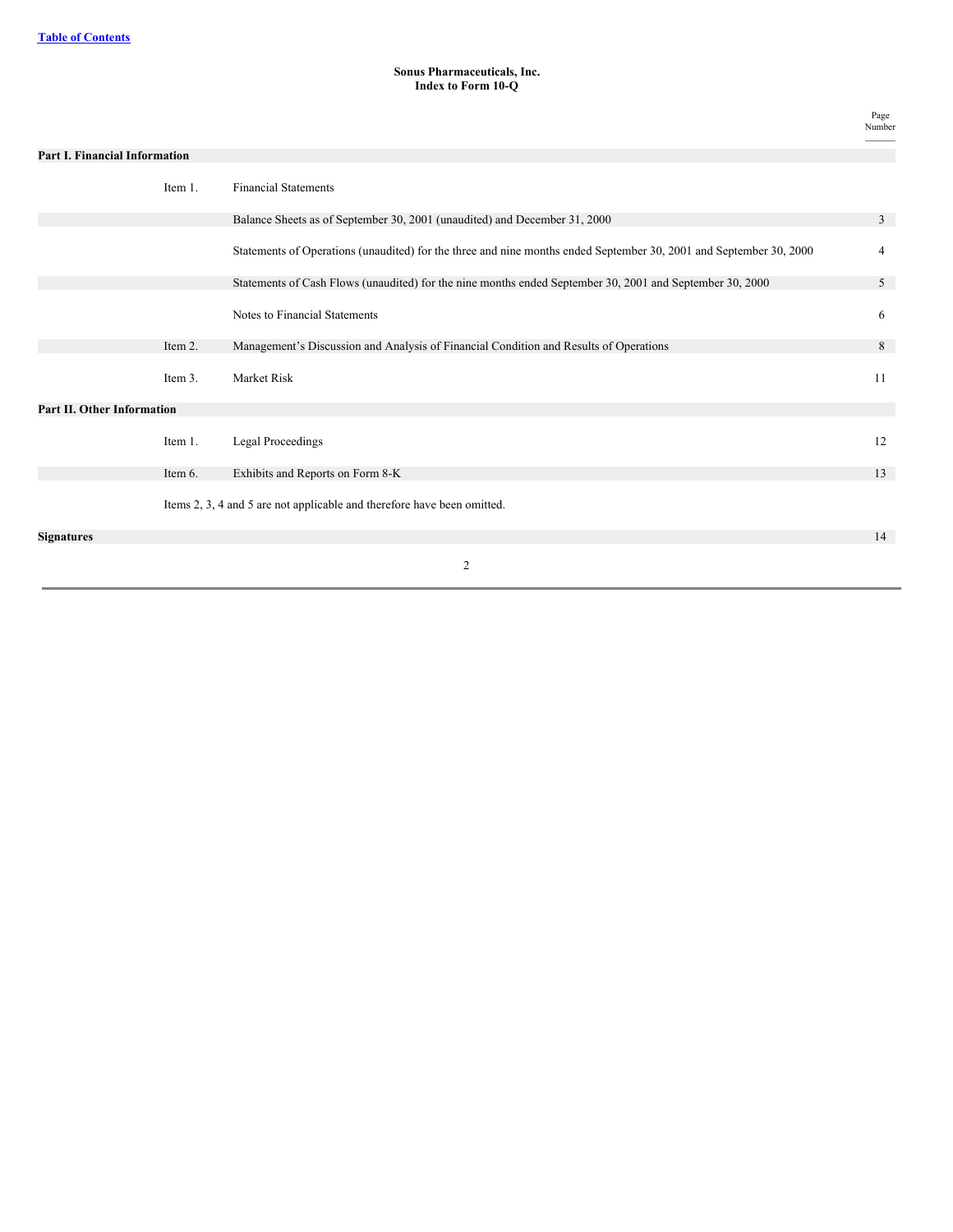# <span id="page-3-1"></span><span id="page-3-0"></span>**Part I. Financial Information**

# <span id="page-3-2"></span>**Item 1. Financial Statements**

## **Sonus Pharmaceuticals, Inc. Balance Sheets**

|                                                                                          | September 30,<br>2001 | December 31,<br>2000 |
|------------------------------------------------------------------------------------------|-----------------------|----------------------|
|                                                                                          | (unaudited)           |                      |
| <b>Assets</b>                                                                            |                       |                      |
| Current assets:                                                                          |                       |                      |
| Cash and cash equivalents                                                                | \$ 3,470,376          | \$1,696,610          |
| Short-term investments                                                                   | 12,958,649            | 6,765,854            |
| Compensating cash balance under bank line of credit                                      |                       | 5,000,000            |
| Other current assets                                                                     | 367,987               | 345,696              |
|                                                                                          |                       |                      |
| Total current assets                                                                     | 16,797,012            | 13,808,160           |
| Equipment, furniture and leasehold improvements, net                                     | 381,739               | 501,660              |
|                                                                                          |                       |                      |
| Total assets                                                                             | \$17,178,751          | \$14,309,820         |
|                                                                                          |                       |                      |
| <b>Liabilities and Stockholders' Equity</b>                                              |                       |                      |
| Current liabilities:                                                                     |                       |                      |
| Bank line of credit                                                                      | \$                    | \$5,000,000          |
| Other current liabilities                                                                | 1,051,201             | 800,343              |
|                                                                                          |                       |                      |
| Total current liabilities                                                                | 1,051,201             | 5,800,343            |
| Commitments and contingencies                                                            |                       |                      |
| Stockholders' equity:                                                                    |                       |                      |
| Preferred stock; \$.001 par value; 5,000,000 authorized; no shares issued or outstanding |                       |                      |
| Common stock; \$.001 par value; 30,000,000 shares authorized; 11,421,395 and 9,603,520   |                       |                      |
| shares issued and outstanding at September 30, 2001 and December 31, 2000, respectively  | 42,626,743            | 38,077,469           |
| Notes receivable                                                                         |                       | (350,000)            |
| Accumulated deficit                                                                      | (26, 545, 581)        | (29, 219, 041)       |
| Accumulated other comprehensive income                                                   | 46,388                | 1.049                |
|                                                                                          |                       |                      |
| Total stockholders' equity                                                               | 16,127,550            | 8,509,477            |
|                                                                                          |                       |                      |
| Total liabilities and stockholders' equity                                               | \$17,178,751          | \$14,309,820         |
|                                                                                          |                       |                      |

See accompanying notes.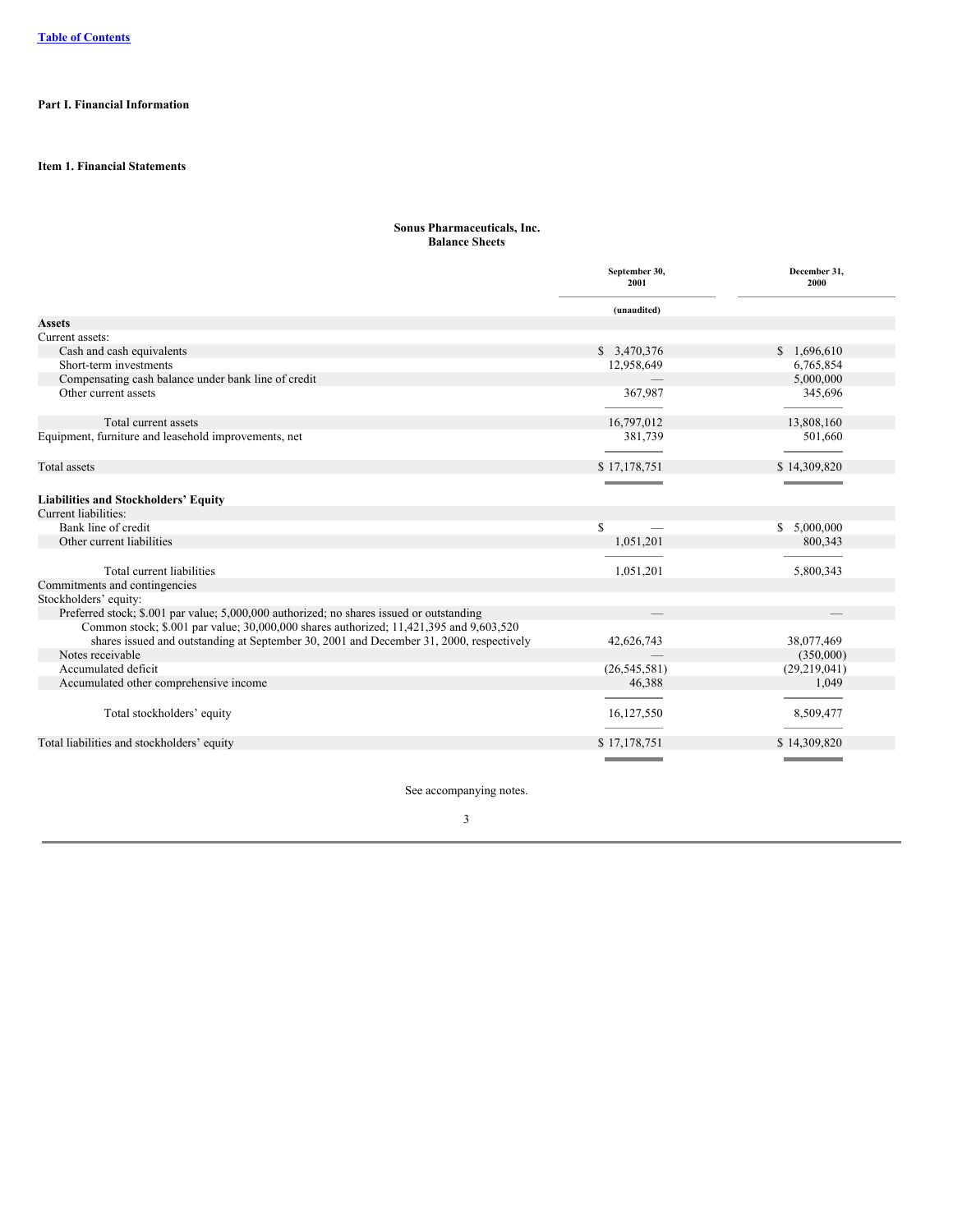#### **Sonus Pharmaceuticals, Inc. Statements of Operations (Unaudited)**

<span id="page-4-0"></span>

|                                                  | <b>Three Months</b><br><b>Ended September 30,</b> |               |                      | <b>Nine Months</b><br>Ended September 30, |
|--------------------------------------------------|---------------------------------------------------|---------------|----------------------|-------------------------------------------|
|                                                  | 2001                                              | 2000          | 2001                 | 2000                                      |
| Revenues:                                        |                                                   |               |                      |                                           |
| Contractual agreements                           | \$7,540,000                                       | \$            | \$8,540,000          | \$                                        |
| Royalties                                        | 21,822                                            | 68,338        | 208,538              | 113,307                                   |
| Total revenues                                   | 7,561,822                                         | 68,338        | 8,748,538            | 113,307                                   |
| Operating expenses:                              |                                                   |               |                      |                                           |
| Research and development                         | 1.310.576                                         | 1,374,687     | 3,803,770            | 3,753,346                                 |
| General and administrative                       | 1,177,128                                         | 1,028,660     | 2,489,668            | 3,549,949                                 |
| Total operating expenses                         | 2,487,704                                         | 2,403,347     | 6,293,438            | 7,303,295                                 |
| Operating income (loss)                          | 5,074,118                                         | (2,335,009)   | 2,455,100            | (7,189,988)                               |
| Other income (expense):                          |                                                   |               |                      |                                           |
| Interest income                                  | 180,138                                           | 173,674       | 432,219              | 526,269                                   |
| Interest expense                                 |                                                   | (5,000)       | (13,858)             | (23,750)                                  |
| Other income                                     |                                                   |               |                      | 4,250,000                                 |
|                                                  |                                                   |               |                      |                                           |
| Income (loss) before taxes                       | 5,254,256                                         | (2,166,335)   | 2,873,461            | (2,437,469)                               |
| Income taxes                                     | 100,000                                           |               | 200,000              | (176, 939)                                |
| Net income (loss)                                | \$5,154,256                                       | \$(2,166,335) | \$2,673,461          | \$(2,260,530)<br><b>State State State</b> |
| Net income (loss) per common share:              |                                                   |               |                      |                                           |
| Basic                                            | \$<br>0.47                                        | (0.24)<br>\$  | 0.27<br>\$           | (0.25)<br>\$                              |
| Diluted                                          | $\mathbb{S}$<br>0.45                              | \$<br>(0.24)  | $\mathbb{S}$<br>0.26 | $\mathbb{S}$<br>(0.25)                    |
| Shares used in computation of per share amounts: |                                                   |               |                      |                                           |
| Basic                                            | 10,996,030                                        | 9,157,964     | 9,902,056            | 9,127,846                                 |
| Diluted                                          | 11,485,397                                        | 9,157,964     | 10,334,488           | 9,127,846                                 |
|                                                  | See accompanying notes.                           |               |                      |                                           |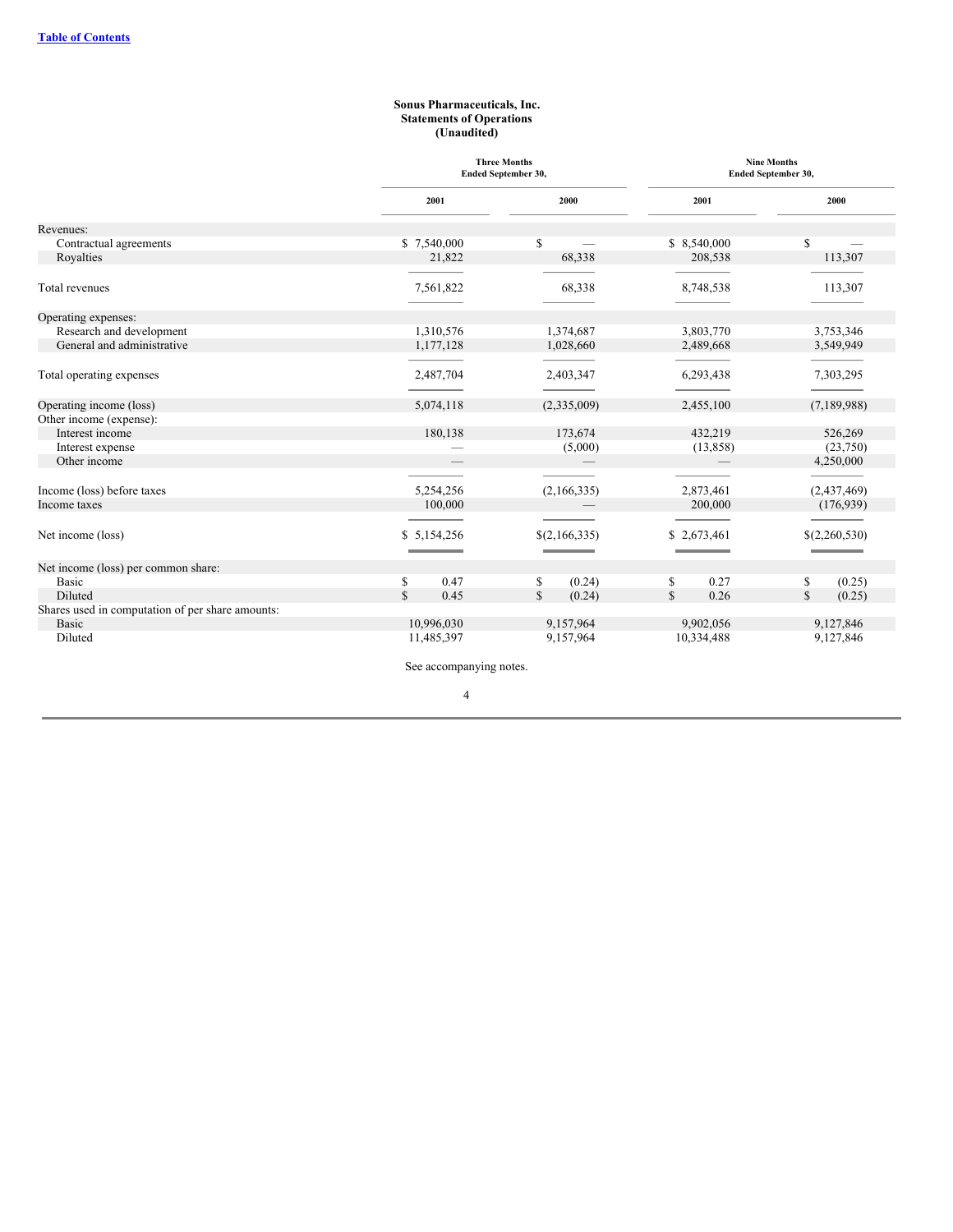## **Sonus Pharmaceuticals, Inc. Statements of Cash Flows (Unaudited)**

<span id="page-5-0"></span>

|                                                                                                    | Nine Months Ended September 30, |              |
|----------------------------------------------------------------------------------------------------|---------------------------------|--------------|
|                                                                                                    | 2001                            | 2000         |
| <b>Operating activities:</b>                                                                       |                                 |              |
| Net income (loss)                                                                                  | \$ 2,673,461                    | (2,260,530)  |
| Adjustments to reconcile net income (loss) to net cash provided by (used in) operating activities: |                                 |              |
| Noncash stock compensation expense                                                                 | 50,214                          |              |
| Depreciation and amortization                                                                      | 226,927                         | 305,193      |
| Changes in operating assets and liabilities:                                                       |                                 |              |
| Other current assets                                                                               | (22, 294)                       | 14,524       |
| Other current liabilities                                                                          | 250,858                         | (158, 397)   |
| Net cash provided by (used in) operating activities                                                | 3,179,166                       | (2,099,210)  |
| <b>Investing activities:</b>                                                                       |                                 |              |
| Purchases of capital equipment                                                                     | (106,006)                       | (8,920)      |
| Purchases of short-term investments                                                                | (17, 402, 482)                  | (7,690,228)  |
| Proceeds from sale of short-term investments                                                       | 2,847,792                       | 499,995      |
| Proceeds from maturities of short-term investments                                                 | 8,406,239                       | 8,883,781    |
| Net cash provided by (used in) investing activities                                                | (6,254,457)                     | 1,684,568    |
| <b>Financing activities:</b>                                                                       |                                 |              |
| Proceeds from bank line of credit                                                                  | 5,000,000                       | 15,000,000   |
| Repayment of bank line of credit                                                                   | (10,000,000)                    | (15,000,000) |
| Repayment of notes receivable                                                                      | 350,000                         |              |
| Proceeds from issuance of common stock                                                             | 4,499,057                       | 583,911      |
| Net cash provided by (used in) investing activities                                                | (150, 943)                      | 583,911      |
| Increase (decrease) in cash and cash equivalents for the period                                    | (3,226,234)                     | 169,269      |
| Cash and cash equivalents at beginning of period                                                   | 6,696,610                       | 894,194      |
| Cash and cash equivalents at end of period                                                         | 3,470,376                       | 1,063,463    |
| Short-term investments at end of period                                                            | 12,958,649                      | 9,222,954    |
| Total cash, cash equivalents and short-term investments                                            | \$16,429,025                    | \$10,286,417 |
| Supplemental cash flow information:                                                                |                                 |              |
| Interest paid                                                                                      | \$<br>18,958                    | \$<br>23,750 |
| Income taxes paid                                                                                  | $\mathbf S$<br>200,000          | $\mathbf S$  |
|                                                                                                    |                                 |              |

See accompanying notes.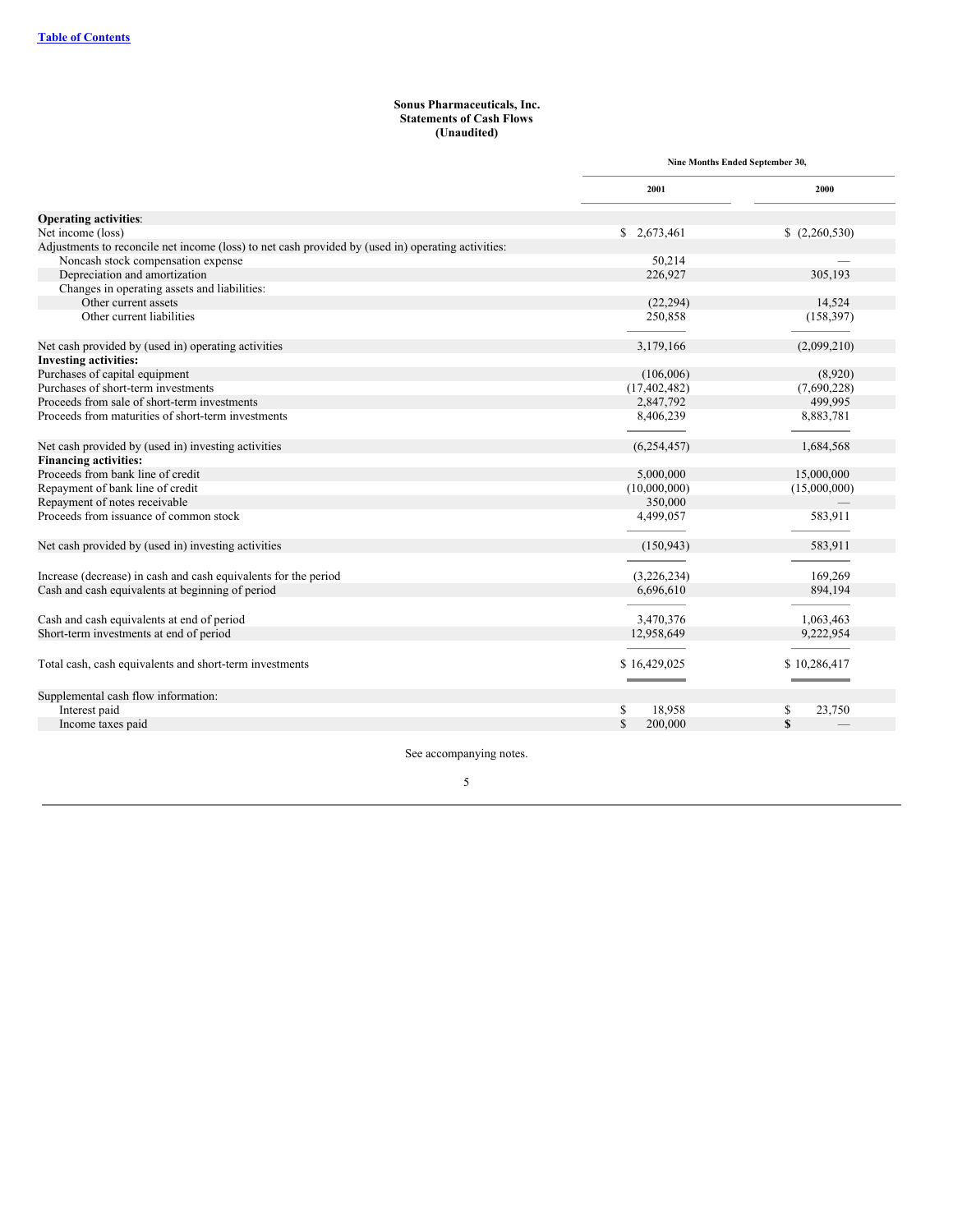#### **Sonus Pharmaceuticals, Inc. Notes to Financial Statements (Unaudited)**

## <span id="page-6-0"></span>**1. Basis of Presentation**

The unaudited financial statements have been prepared in accordance with generally accepted accounting principles for interim financial information and with the instructions to Form 10-Q. Accordingly, they do not include all of the information and footnotes required to be presented for complete financial statements. The accompanying financial statements reflect all adjustments (consisting only of normal recurring items) which are, in the opinion of management, necessary for a fair presentation of the results for the interim periods presented.

The financial statements and related disclosures have been prepared with the assumption that users of the interim financial information have read or have access to the audited financial statements for the preceding fiscal year. Accordingly, these financial statements should be read in conjunction with the audited financial statements and the related notes thereto included in the Form 10-K, as amended, for the year ended December 31, 2000.

#### **2. Contingencies**

The Company is party to certain litigation related to its business. See "Part II, Item 1. Legal Proceedings."

#### **3. Patent License Agreements**

In January 2001, the Company entered into a patent licensing agreement with Chugai Pharmaceutical, Co., Ltd. (Chugai) that gave Chugai non-exclusive rights under certain Sonus ultrasound contrast patents in Japan, South Korea, and Taiwan. The Company received an initial license fee of \$1.0 million in January 2001 and a second \$1.0 million payment in June 2001.

In August 2001, the Company entered into an agreement with Nycomed Amersham (Nycomed) whereby the Company assigned substantially all of its ultrasound contrast intellectual property assets to Nycomed for \$6.5 million. In addition, the Company assigned to Nycomed its interest in the ultrasound contrast patent license agreement with Chugai.

Sonus and Nycomed previously entered into an agreement in September 1999 whereby Nycomed received an exclusive license to certain of the Company's ultrasound contrast patents in the U.S. and Europe. In exchange, Nycomed paid the Company an initial license fee of \$10.0 million, assumed the responsibility and costs of applicable patent litigation, and paid royalties to the Company on sales of an approved product covered by the licensed patents. This patent license agreement terminated concurrent with the execution of the August 2001 agreement.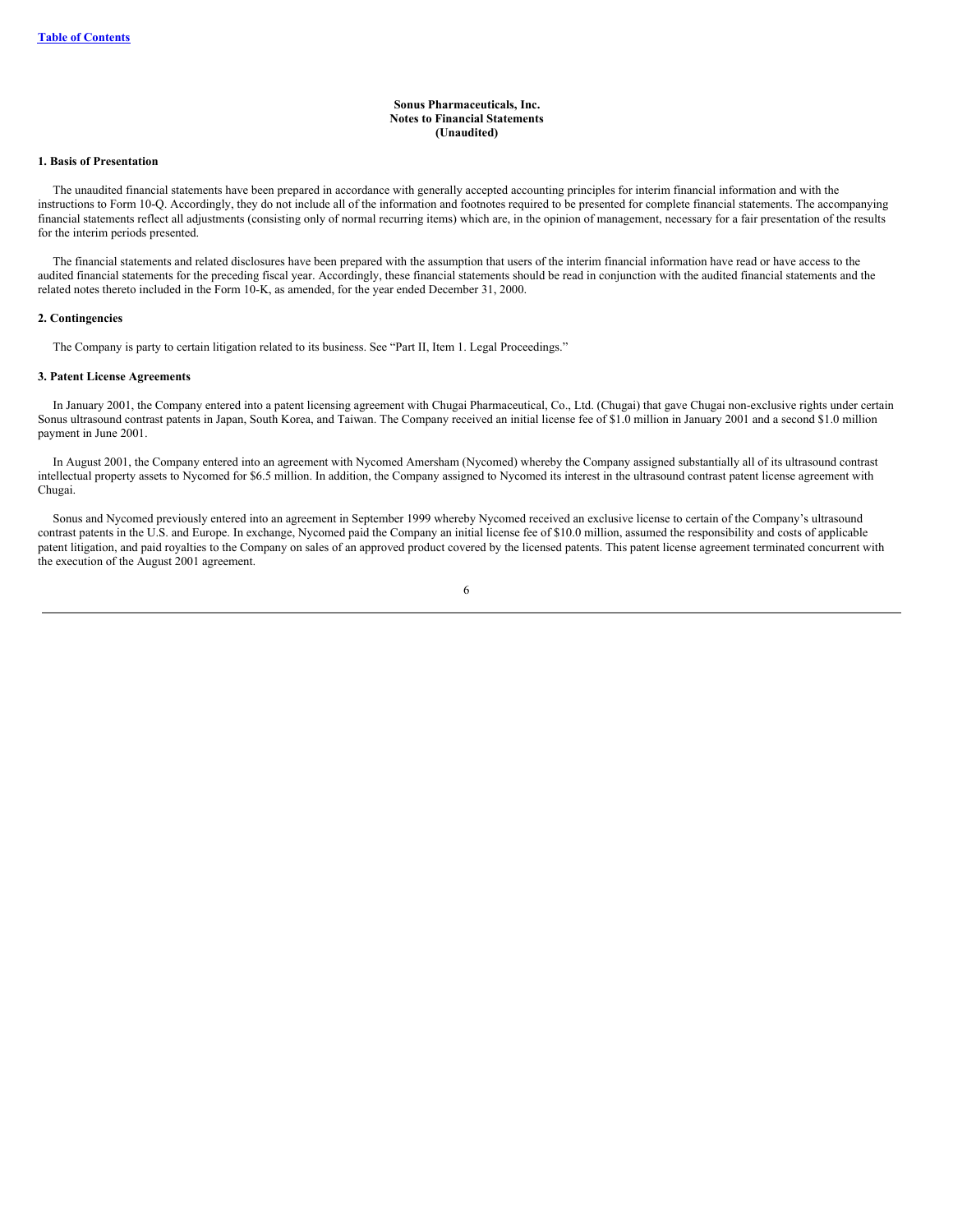# **4. Comprehensive Income (Loss)**

|                                                     |           | Three months ended<br>September 30, |           | Nine months ended<br>September 30, |  |
|-----------------------------------------------------|-----------|-------------------------------------|-----------|------------------------------------|--|
|                                                     | 2001      | 2000                                | 2001      | 2000                               |  |
| Net income (loss)<br>Unrealized gains on short-term | 5,154,256 | (2,166,335)                         | 2,673,461 | (2,260,530)                        |  |
| investments                                         | 36,166    |                                     | 46,388    | 6,150                              |  |
| Comprehensive income                                | 5,190,422 | (2,166,335)                         | 2,719,849 | (2,254,380)                        |  |

# **5. Common Stock**

In June 2001, the Company sold 1.7 million shares of common stock in a private placement transaction for gross proceeds of \$4.9 million (\$4.5 million net of transaction costs).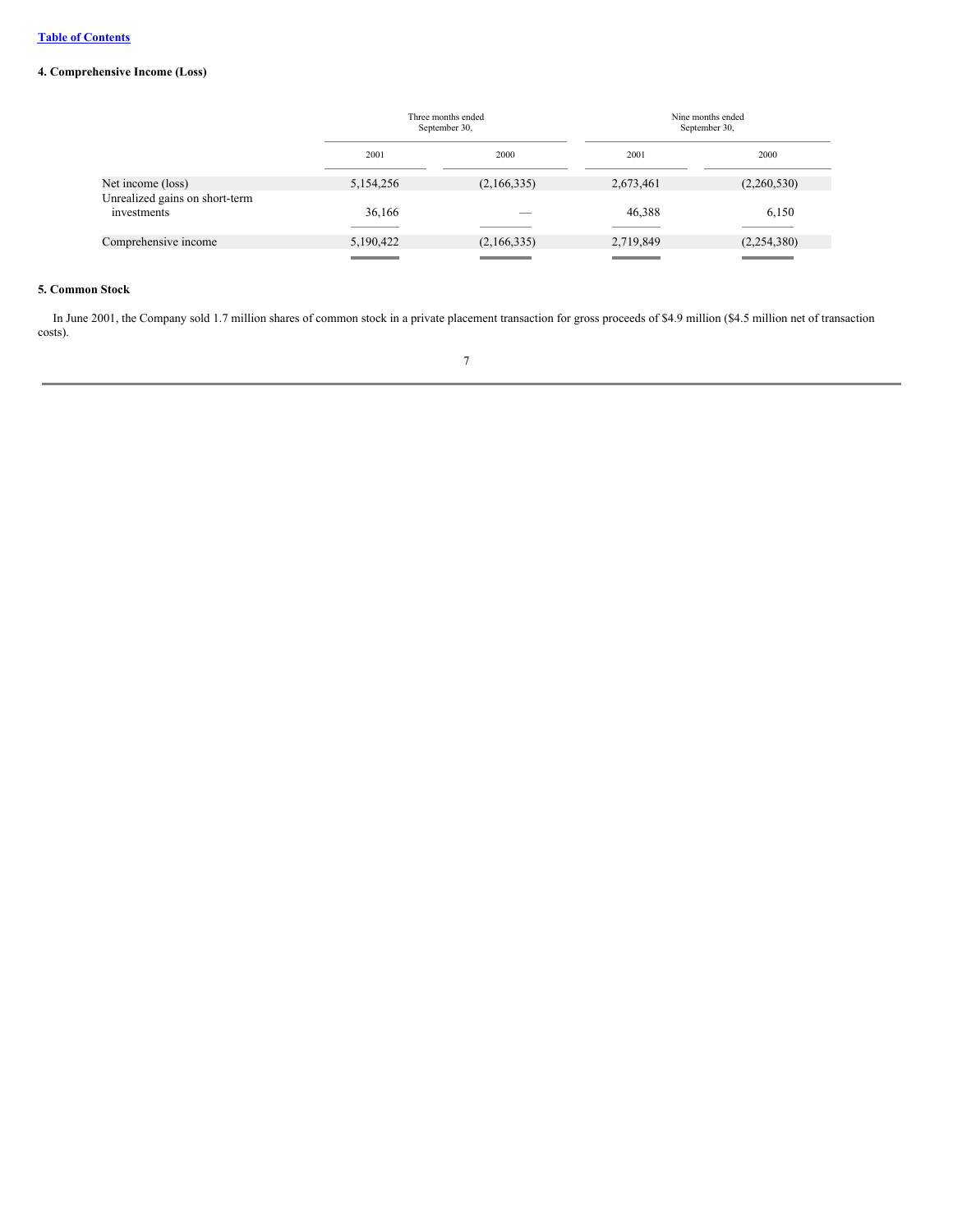# <span id="page-8-0"></span>**Item 2. MANAGEMENT'S DISCUSSION AND ANALYSIS OF FINANCIAL CONDITION AND RESULTS OF OPERATIONS**

#### **Forward-Looking Statements**

This report contains certain forward-looking statements within the meaning of Section 27A of the Securities Act of 1933, as amended, and Section 21E of the Securities Exchange Act of 1934, as amended, and we intend that such forward-looking statements be subject to the safe harbors created thereby. Examples of these forward-looking statements include, but are not limited to:

- Market acceptance of our products and the potential size of these markets;
- Our anticipated future capital requirements and the terms of any capital financing;
- The progress and results of clinical trials;
- The timing and amount of future contractual payments, product revenues and operating expenses; and
- The anticipated outcome or financial impact of legal matters.

While these forward-looking statements made by us are based on our current beliefs and judgement, they are subject to risks and uncertainties that could cause actual results to vary from the projections in the forward-looking statements. You should consider the risks below carefully in addition to other information contained in this report before purchasing shares of our common stock. If any of the risks listed below occur, they could seriously harm our business, financial condition or results of operations. In such case, the trading price of our common stock could decline, and you may lose all or part of your investment.

The discussion and analysis set forth in this document contains trend analysis, discussions of regulatory status and other forward-looking statements. Actual results could differ materially from those projected in the forward-looking statement as a result of the following factors, among others:

- Dependence on the development and commercialization of products;
- History of operating losses and uncertainty of future financial results;
- Future capital requirements and uncertainty of additional funding;
- Dependence on third parties for funding, clinical development and distribution;
- Uncertainty of governmental regulatory requirements and lengthy approval process;
- Uncertainty of U.S. or international legislative or administrative actions;
- Competition and risk of technological obsolescence;
- Limited manufacturing experience and dependence on a limited number of contract manufacturers and suppliers;
- Dependence on patents and proprietary rights;
- Limitations on third-party reimbursement for medical and pharmaceutical products;
- Continued listing on the Nasdaq National Market;
- Volatility in the value of our common stock; and
- Dependence on key employees.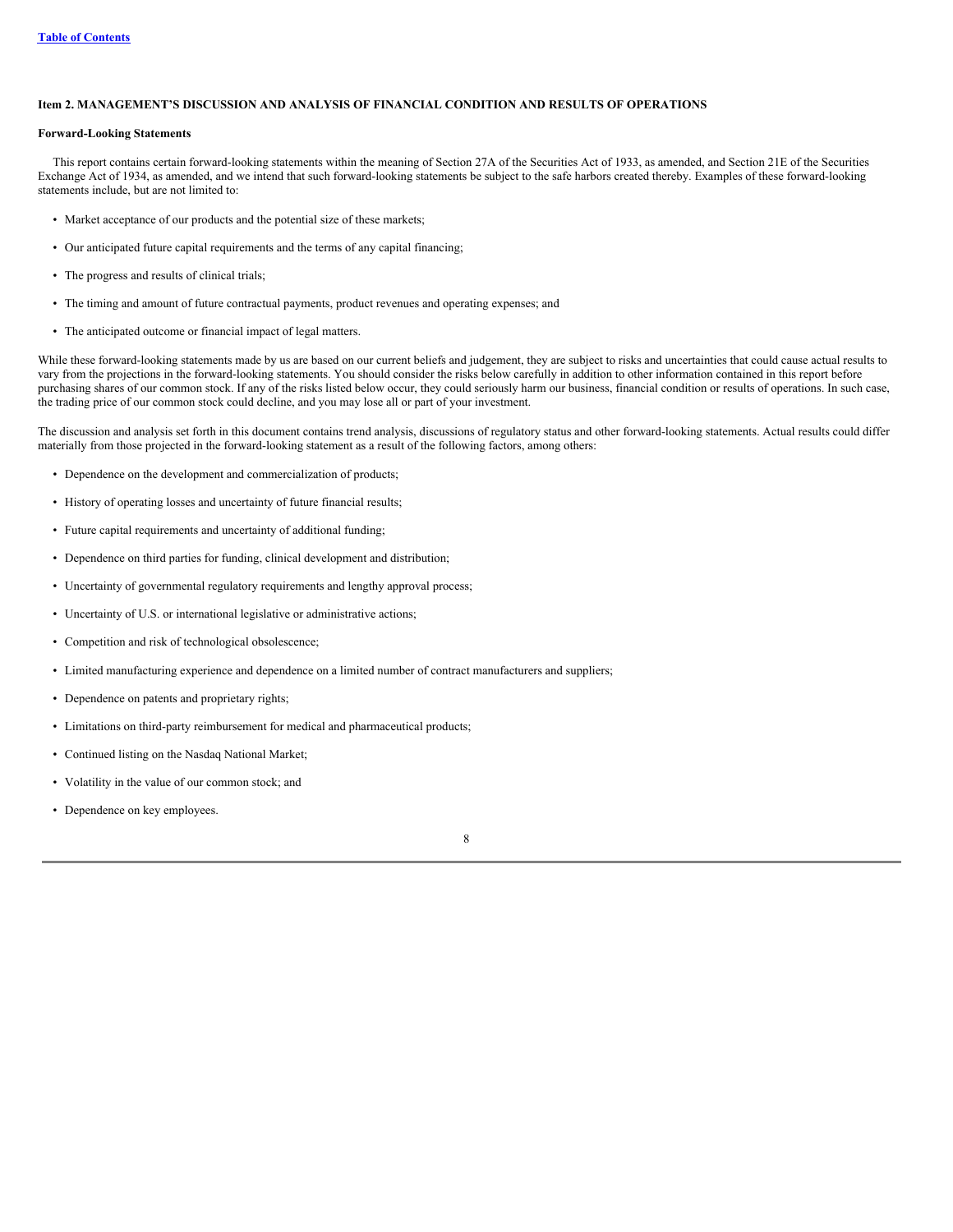#### **MD&A Overview**

In Management's Discussion and Analysis we explain the general financial condition and the results of operations for our company, including:

- An overview of our business;
- Results of operations and why those results are different from the prior periods;
- The capital resources we currently have and possible sources of additional funding for future capital requirements; and
- Certain factors that may affect our business and future results.

#### **Business Overview**

We are focused on the development of therapeutic drug delivery utilizing our proprietary drug delivery technology. Based on our core competence in emulsion formulations, we have developed the TOCOSOL™ drug delivery technology platform to solubilize drugs that are poorly soluble in water. We are developing a cancer therapy product, S-8184, and a cardiovascular therapy product, S-2646, using the TOCOSOL technology. We are also developing an oxygen delivery product, S-9156, based on our fluorocarbon emulsion technology.

#### *S-8184 — Cancer Therapy*

The first application of our TOCOSOL drug delivery technology is an injectable paclitaxel emulsion formulation, S-8184. Paclitaxel is the active ingredient in the world's leading cancer drug, which is indicated for the treatment of breast, ovarian and non-small cell lung tumors. We filed an Investigational New Drug Application, or IND, with the U.S. Food and Drug Administration in late 2000 and initiated our Phase 1 human clinical study in December 2000. To date, we have enrolled patients with breast, ovarian, lung, colorectal and pancreatic cancers at a higher dosage than is customarily used with the currently marketed paclitaxel formulations and are encouraged by preliminary results that suggest that our formulation may provide advantages for both patients and physicians including a reduction in side effects, a reduction or elimination of premedications and a reduction in the administration time using a single, quick injection in a matter of minutes compared to the hours of infusion with existing formulations of paclitaxel. We also believe that there may be other potential benefits of our paclitaxel formulation including the potential for higher efficacy due to tumor targeting, sustained drug release and a ready-to-use formulation that may position S-8184 as a potentially more effective and convenient product. We expect to complete patient enrollment in the S-8184 Phase 1 study in late 2001 or early 2002 and initiate Phase 2 efficacy studies in early 2002.

#### *S-2646 — Cardiovascular Treatment*

Consistent with our strategy to apply our TOCOSOL drug delivery technology to intravenous marketed drugs that are generic and/or have patents expiring, S-2646 is a reformulation of an intravenous cardiac drug, amiodarone, that is marketed for the treatment of acute ventricular arrhythmias, and specifically unstable ventricular tachycardia, which is essentially rapid, uncontrolled and life-threatening heart rhythms. The currently marketed form of the drug may have side effects, namely hypotension (low blood pressure) and venous irritation, that may limit the drug's effectiveness when administered in emergency situations outside the hospital. S-2646 is being tested to determine whether the application of our TOCOSOL drug delivery technology will lower the toxicity of the resulting formulation, which could allow faster administration of the crucial, initial therapeutic dose of the drug in emergency medical situations. Preclinical studies with S-2646 are on-going, and we continue to explore potential collaborations for this product.

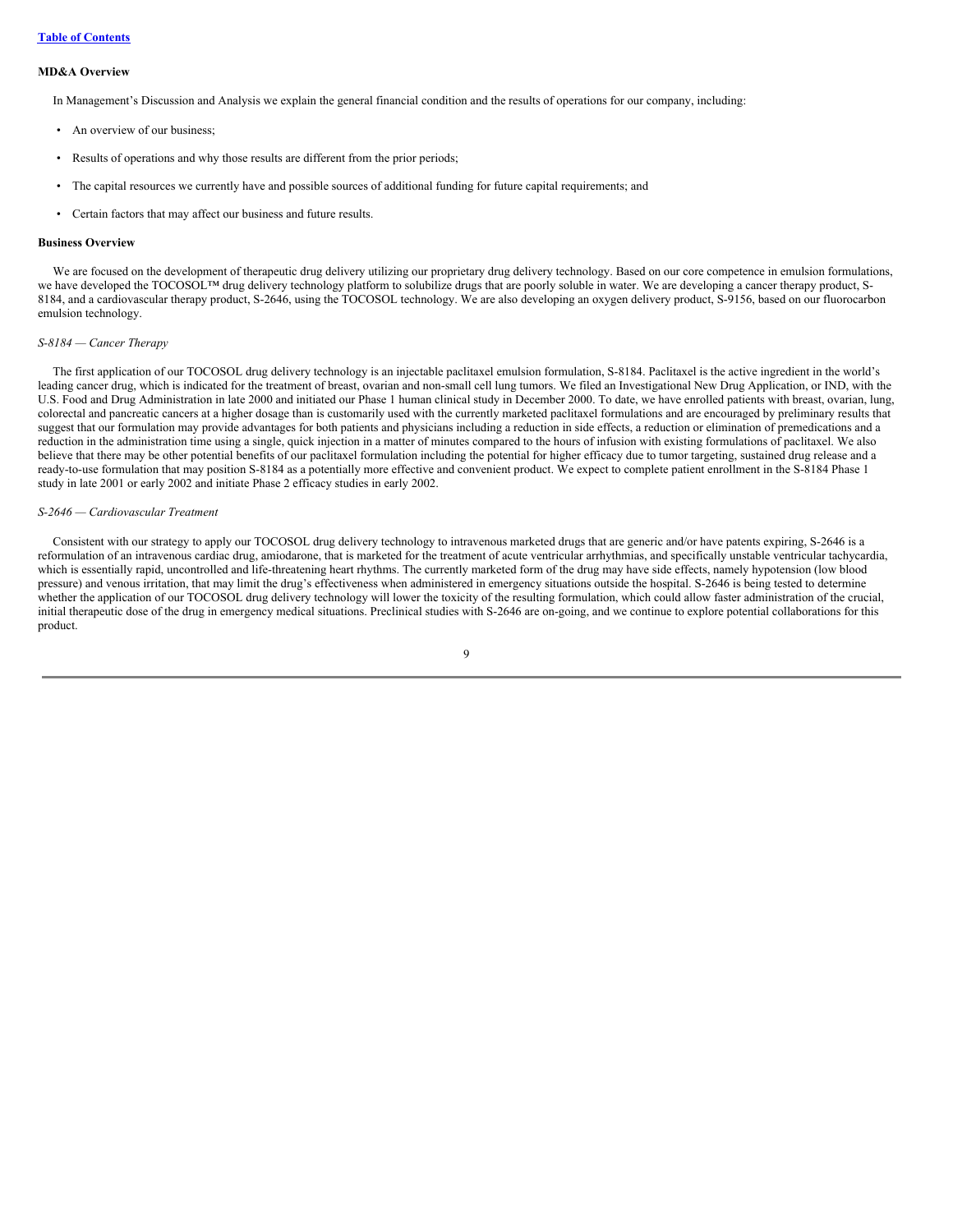#### *S-9156 — Oxygen Delivery*

We are also developing a synthetic oxygen delivery product, S-9156, for use in therapeutic applications. This product utilizes stabilized fluorocarbon gas microbubbles for transporting oxygen to the body's tissues. In pre-clinical studies, S-9156 was shown to carry large volumes of oxygen adequate to sustain life at doses that are many times lower than liquid fluorocarbon products that are currently under development by others. This may present important clinical advantages because many of the side effects associated with administration of large volumes of liquid fluorocarbons could be minimized with S-9156. Potential applications for S-9156 include use in high blood loss trauma situations to provide immediate tissue oxygenation when there is no availability or time for typing and cross-matching blood for transfusion, or for oxygenation of solid tumors to increase the effectiveness of radiotherapy. Preclinical studies with S-9156 are on-going and we anticipate selection of a lead indication for S-9156 in 2002.

#### **Results of Operations**

Our results of operations have varied and will continue to vary significantly and depend on, among other factors:

- Timing of payments under contractual and license agreements with third-parties;
- Entering into additional contractual agreements;
- Timing and costs of product development, clinical trials and patent prosecution; and
- Timing of regulatory approvals.

Revenues in the third quarter of 2001 were \$7.6 million compared with \$68,000 for the third quarter of 2000. Third quarter 2001 revenues include a \$6.5 million payment from Nycomed Amersham for the assignment and transfer of certain ultrasound contrast assets and a \$1.0 million non-refundable license fee payment received under our patent license agreement with Chugai. For the nine months ended September 30, 2001, revenues were \$8.8 million compared with \$113,000 for the prior year period.

Total operating expenses were \$2.5 million for the third quarter of 2001 compared with \$2.4 million for the prior year. Research and development expenses for the third quarter of 2001 were consistent with the third quarter of 2000, reflecting the Company's continued investment in its drug delivery products and research initiatives. General and administrative expenses increased slightly over last year due to higher compensation costs. For the first nine months of 2001, total operating expenses were \$6.3 million compared to \$7.3 million for the prior year period.

We anticipate that total operating expenses for the next several quarters will be consistent with or slightly higher than the third quarter of 2001 as we continue to invest in current and future product development activities.

Net interest income was \$180,000 and \$418,000 for the three and nine months ended September 30, 2001 compared with \$169,000 and \$503,000 for the same periods in 2000. The decrease in net interest income was primarily due to a lower average cash balance and a lower interest rate environment in the current year.

Net income for the third quarter of 2001 was \$5.2 million compared with a net loss of \$2.2 million for the same period of the prior year. Net income for the nine months ended September 30, 2001 was \$2.7 million compared with a net loss of \$2.3 million for the nine months ended September 30, 2000. The increase in net income is primarily the result of revenue from the assignment and transfer of certain ultrasound contrast assets and the non-refundable license fee payments from Chugai.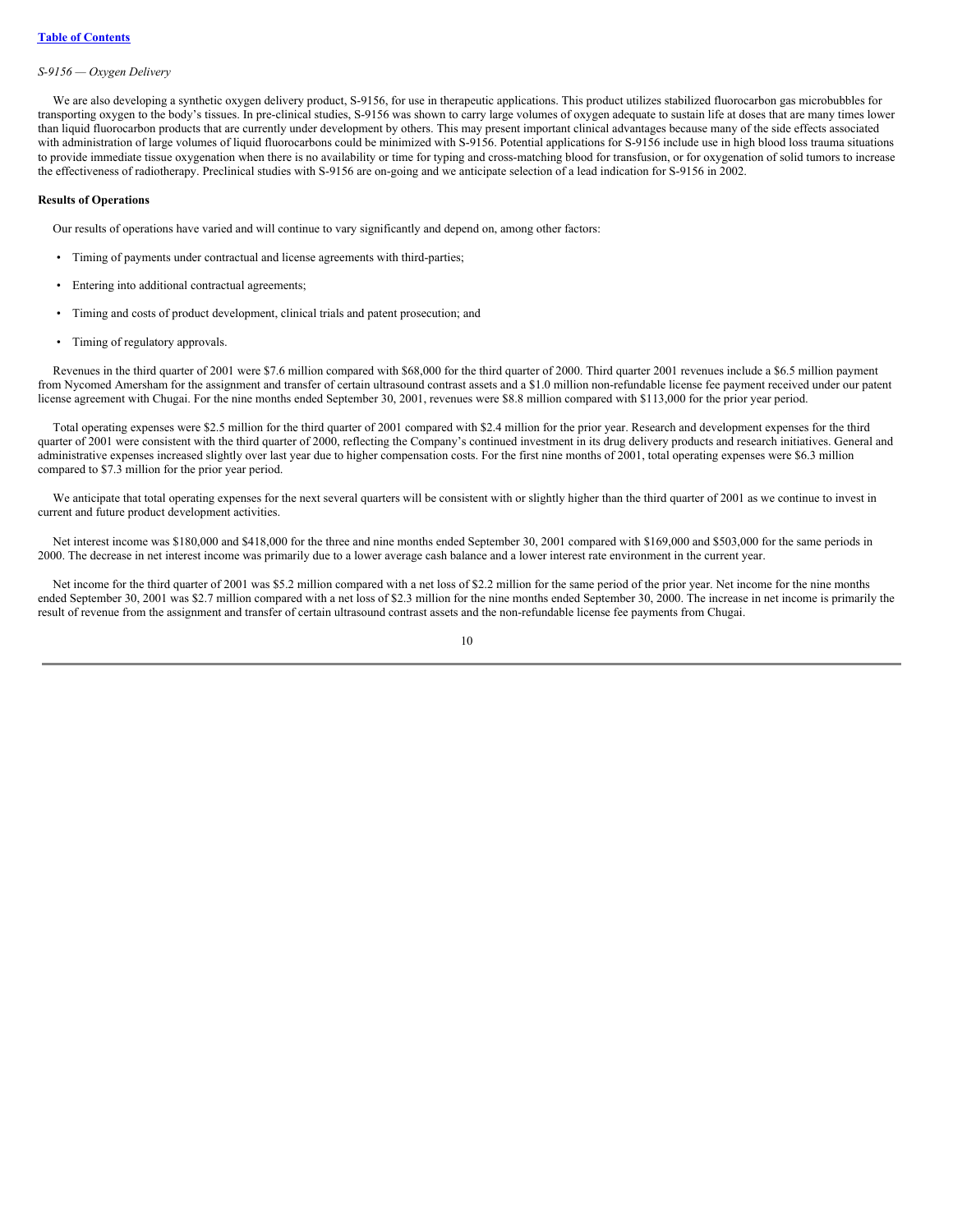#### **Liquidity and Capital Resources**

We have historically financed operations with payments under contractual agreements with third parties, proceeds from equity financings and a bank line of credit. In June 2001, we completed a private placement equity financing that raised approximately \$4.5 million in net proceeds through the sale of 1.7 million shares of common stock.

At September 30, 2001, we had cash, cash equivalents and short-term investments of \$16.4 million compared with \$8.5 million at December 31, 2000. The increase was primarily due to the \$4.5 million of net proceeds from the private placement of common stock, \$6.5 million from our agreement with Nycomed, and \$2.0 million from our agreement with Chugai, offset in part by year-to-date operating expenses of \$6.3 million.

We had a bank loan agreement which provided for a \$5.0 million revolving line of credit facility, bearing interest at the prime rate plus 1.0% per annum. We elected not to renew this bank loan agreement and it expired in August 2001.

We expect that our cash needs will increase in future periods due to planned clinical trials and other product development costs associated with our drug delivery and oxygen delivery products. Based on our current operating plan, including planned clinical trials and other product development costs, we estimate that existing cash and short-term investments will be sufficient to meet our cash requirements through 2002. However, we intend to seek additional funding through available means, which may include debt and/or equity financing or funding under additional third party agreements. Our future capital requirements depend on many factors including:

- The ability to attract and retain new collaborative agreement partners;
- The ability to obtain funding under contractual and licensing agreements;
- The progress of our research and development programs and clinical trials;
- The time and costs required to gain regulatory approvals; and
- The costs of filing, prosecuting, enforcing and defending patents, patent applications, patent claims and trademarks.

We cannot give assurance that additional financing will be available on acceptable terms, if at all. Any equity financing would likely result in substantial dilution to our existing stockholders and debt financing, if available, may include restrictive covenants. If we are unable to raise additional financing, we may be required to curtail or delay the development of our products and new product research and development, which could seriously harm our business.

#### <span id="page-11-0"></span>**Item 3. Market Risk**

The market risk inherent in our short-term investment portfolio represents the potential loss that could arise from adverse changes in interest rates. If market rates hypothetically increase immediately and uniformly by 100 basis points from levels at September 30, 2001, the decline in the fair value of the investment portfolio would not be material. Because we have the ability to hold our fixed income investments until maturity, we do not expect our operating results or cash flows to be affected to any significant degree by a sudden change in market interest rates.

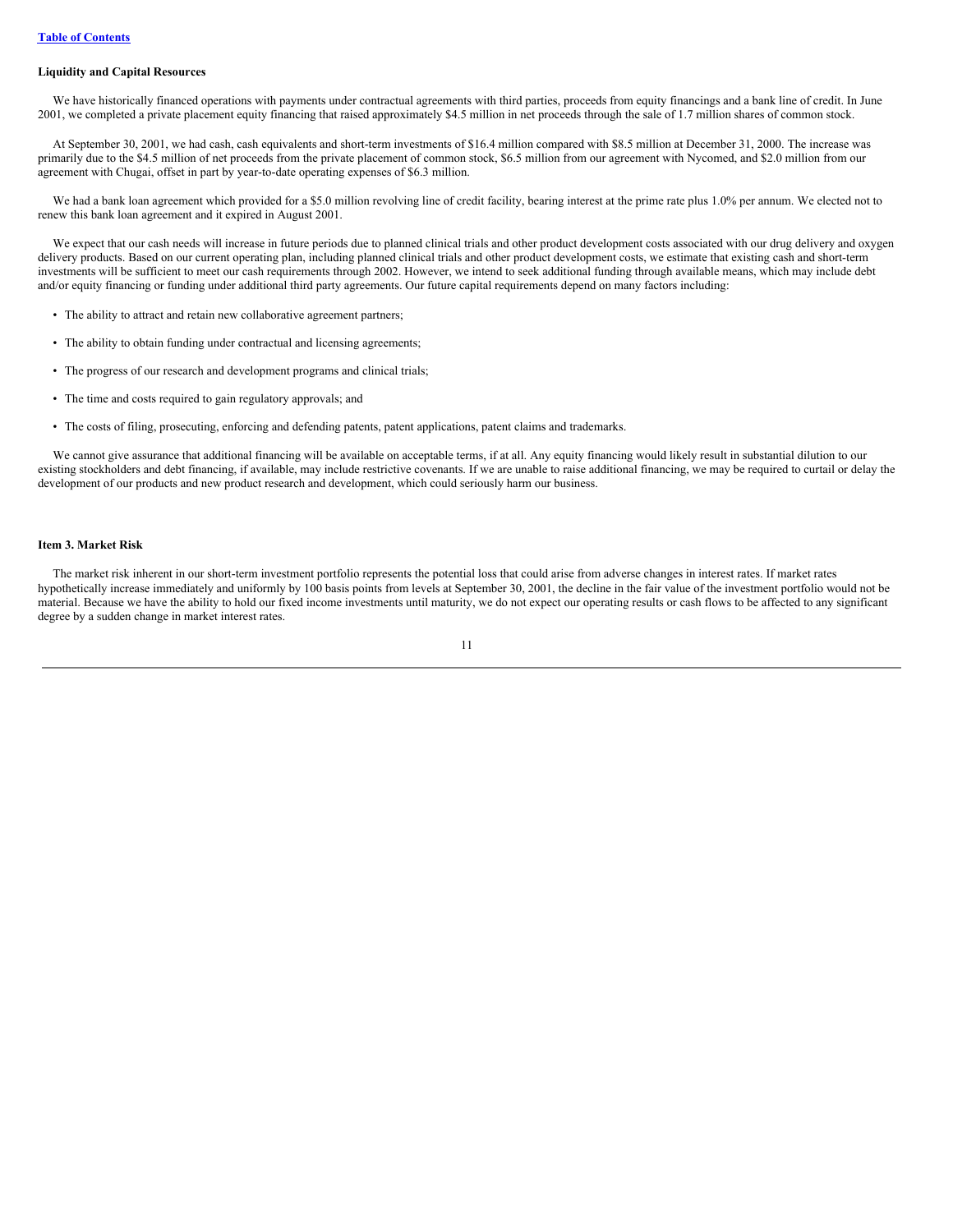#### **Part II. Other Information**

## **Item 1. Legal Proceedings**

In July 2000, DuPont Pharmaceuticals Company, DuPont Contrast Imaging, Inc., E.I. DuPont de Nemours & Co., Inc. and DuPont Pharma, Inc. (collectively "DuPont") filed a complaint in the United States District Court for the District of Massachusetts against us and certain Nycomed Amersham-related entities ("Nycomed"). DuPont's complaint sought a declaratory judgment that certain ultrasound patents we have transferred to Nycomed are invalid and not infringed by DuPont. At the request of Nycomed and us, the Massachusetts action was transferred to the United States District Court for the Western District of Washington.

Under a prior agreement with Nycomed, Nycomed has the right to enforce the patents in the field of non-perfluoropentane ultrasound contrast agents on behalf of Nycomed and us, at Nycomed's expense. Pursuant to this right, in July 2000, Nycomed and we filed an action in the United States District Court for the Western District of Washington alleging that DuPont's contrast agent "Definity" infringes patents we have transferred to Nycomed. The patent infringement action filed in district court in Washington included the same questions of patent infringement and validity that were raised in DuPont's Massachusetts action. Both the Massachusetts action and the Washington action were assigned to the same District Judge with the cases consolidated as one action. Nycomed also filed a motion for summary judgment of infringement and for a preliminary injunction enjoining the sale of Definity following final FDA approval.

In October 2001, the parties to this litigation reached an agreement to settle and dismiss the litigation.

| v |
|---|
|   |
|   |
|   |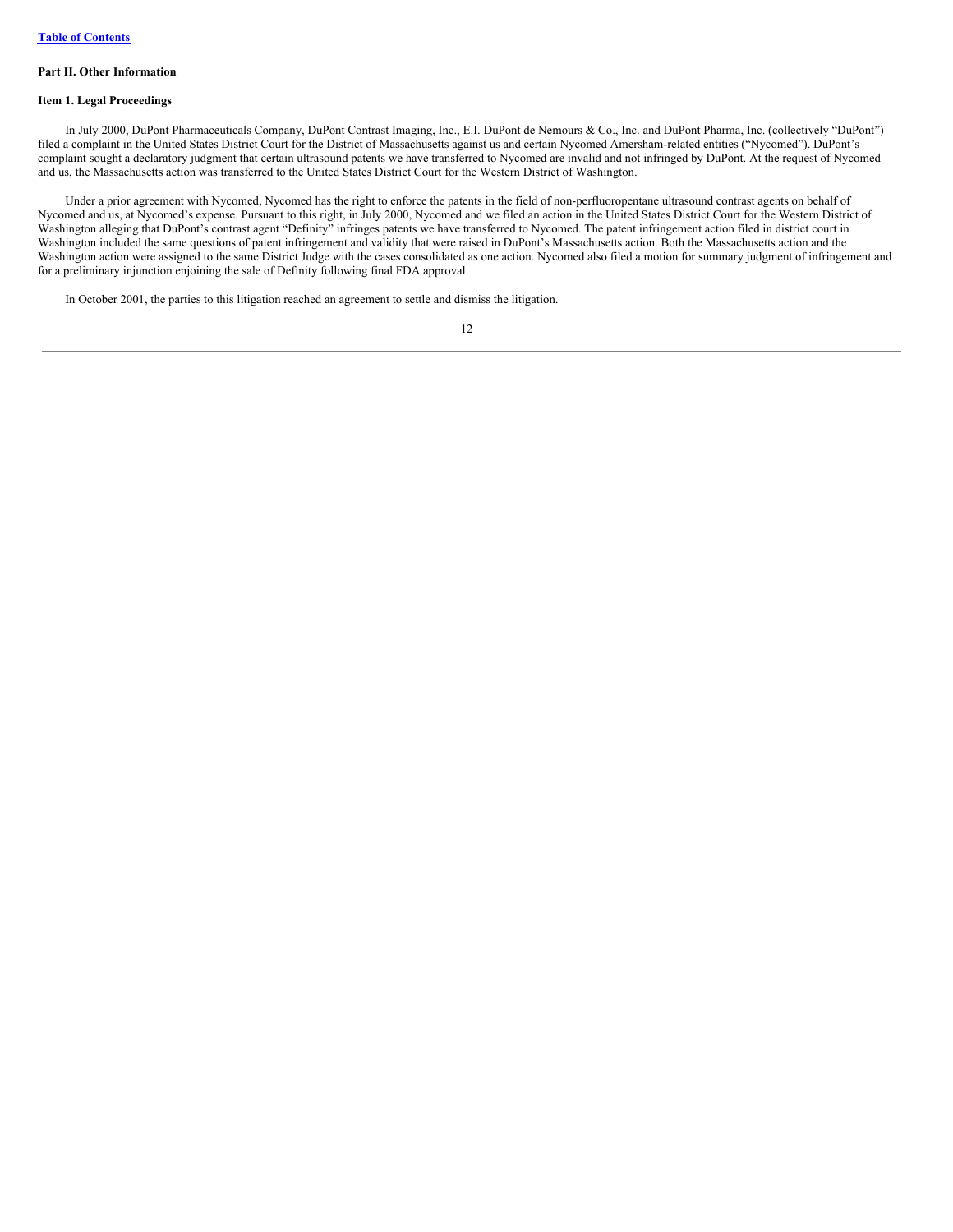# **Item 6. Exhibits and Reports on Form 8-K**

| (a) Exhibits            |          |                                                                                                                                                                                                                                                                                                     |
|-------------------------|----------|-----------------------------------------------------------------------------------------------------------------------------------------------------------------------------------------------------------------------------------------------------------------------------------------------------|
|                         | $10.49+$ | Nycomed Assignment and Asset Transfer Agreement                                                                                                                                                                                                                                                     |
|                         | $^{+}$   | Confidential treatment is being sought for certain portions of this Exhibit, as indicated by a "[*]"<br>symbol and footnoted as "omitted pursuant to Rule 24b-2 and filed separately with the<br>Commission." Such omitted portions have been filed with the Securities and Exchange<br>Commission. |
| (b) Reports on Form 8-K |          |                                                                                                                                                                                                                                                                                                     |

The Company filed no reports on Form 8-K during the quarter ended September 30, 2001.

# **Items 2, 3, 4 and 5 are not applicable and have been omitted.**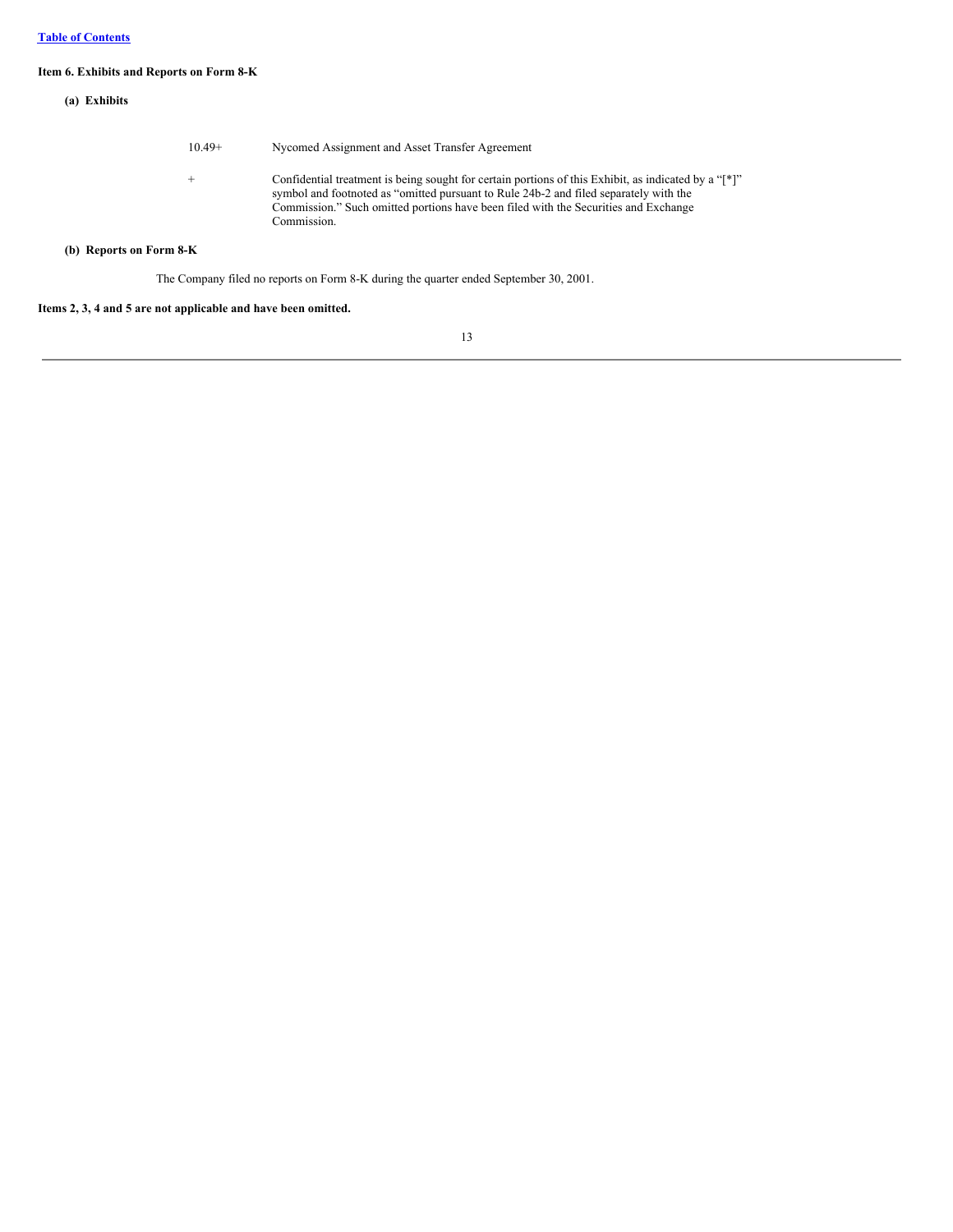# <span id="page-14-0"></span>**SIGNATURES**

In accordance with the requirements of the Securities Exchange Act, the registrant caused this report to be signed on its behalf by the undersigned, thereunto duly authorized.

# **SONUS PHARMACEUTICALS, INC**

Date: November 13, 2001 By: /s/ Richard J. Klein

Richard J. Klein Chief Financial Officer (Principal Financial and Accounting Officer)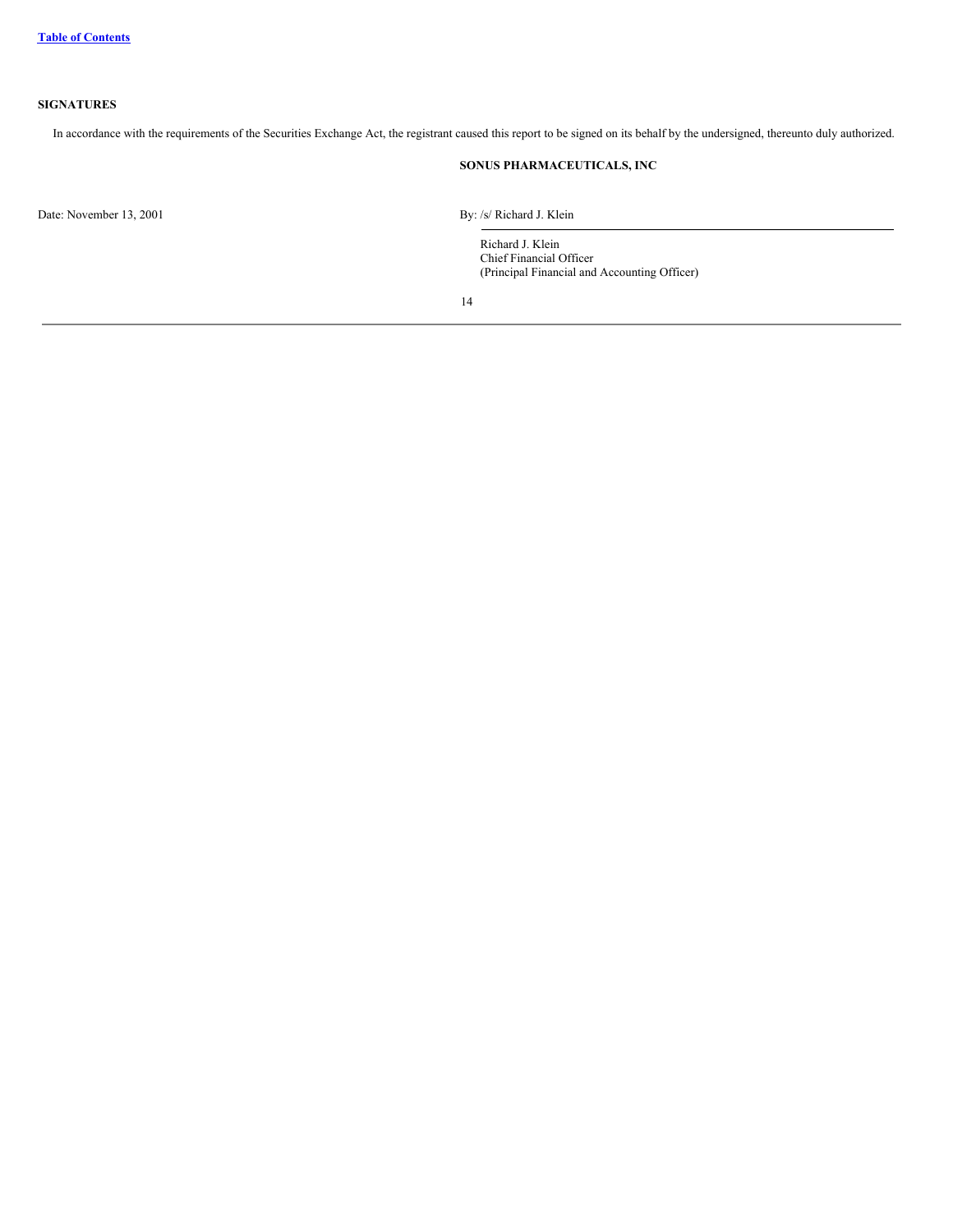# EXHIBIT INDEX

<span id="page-15-0"></span>

| <b>EXHIBIT</b><br><b>NUMBER</b> | <b>DESCRIPTION</b>                                                                                                                                                                                                                                                                                |
|---------------------------------|---------------------------------------------------------------------------------------------------------------------------------------------------------------------------------------------------------------------------------------------------------------------------------------------------|
| $10.49+$                        | Nycomed Assignment and Asset Transfer Agreement                                                                                                                                                                                                                                                   |
|                                 | Confidential treatment is being sought for certain portions of this Exhibit, as indicated by a "[*]" symbol and footnoted as "omitted"<br>pursuant to Rule 24b-2 and filed separately with the Commission." Such omitted portions have been filed with the Securities and<br>Exchange Commission. |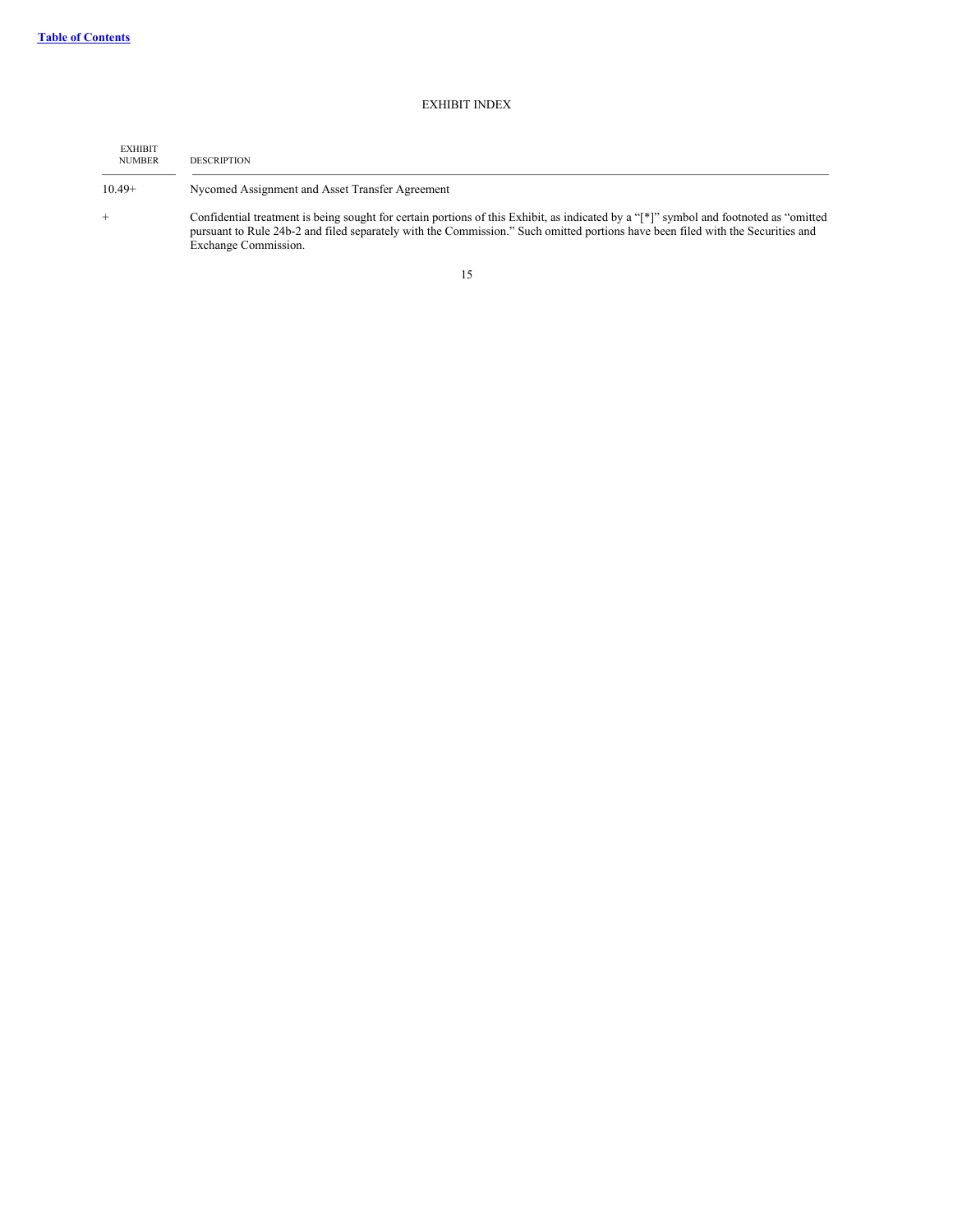[Confidential treatment is being sought for certain portions of this Exhibit, as indicated by a "[\*]" symbol and footnoted as "omitted pursuant to Rule 24b-2 and filed separately with the Commission." Such omitted portions have been filed with the Securities and Exchange Commission.]

#### ASSIGNMENT AND ASSET TRANSFER AGREEMENT

This Assignment and Asset Transfer Agreement (the "Agreement") dated as of August 3, 2001 (the "Effective Date"), is entered into by and between Nycomed Imaging AS, a Norwegian corporation having its principal offices at Nycoveien 1-2, Oslo ("Nycomed") and Sonus Pharmaceuticals, Inc., a Delaware corporation with its principal offices at 22026 20th Avenue, Bothell, Washington 98021 ("Sonus").

#### RECITALS

WHEREAS, Sonus and Nycomed are parties to that certain license agreement dated August 31, 1999 (the "Nycomed License Agreement") and the parties wish to supercede that license agreement effective as of the Effective Date of this Agreement; and

WHEREAS, Sonus is a party to that certain license agreement with Chugai Pharmaceutical Company Ltd. and Molecular Biosystems, Inc., dated December 22, 2000 (the "Chugai License Agreement") and Sonus wishes to assign that license agreement to Nycomed together with all its rights, benefits, duties and obligations under the Chugai License Agreement, as referred to herein; and

WHEREAS, Sonus owns and controls United States and foreign patents and patent applications concerning ultrasound contrast agents, methods of making and/or using same, and processes relating to ultrasound imaging; and

WHEREAS, Sonus desires to assign such patents and patent applications to Nycomed, and Sonus desires to transfer to Nycomed certain formulation data, clinical data and regulatory data pertaining to Sonus Ultrasound Contrast Products (as defined below); and

WHEREAS, Nycomed desires to obtain from Sonus an assignment of such patents and patent applications,

NOW THEREFORE, in consideration of the premises and the faithful performance of the mutual covenants hereinafter set forth, the parties hereto hereby agree as follows:

#### 1. DEFINITIONS

As used in this Agreement, the following defined terms shall have the respective meanings set forth below:

- 1.1 "Sonus Patents" shall mean: (i) all pending (as of the Effective Date of this Agreement) U.S. and foreign patents and patent applications listed in Appendix 1.1 of this Agreement; (ii) all U.S. and foreign patents that have issued or will issue from
- Omitted pursuant to Rule 24b-2 and filed separately with the Commission

1

CONFIDENTIAL AND PROPRIETARY

EXHIBIT 10.49

any application identified in sub-section (i) of this paragraph, and (iii) all U.S. and foreign applications that claim priority in any way from any application or patent identified in sub-sections (i) or (ii) of this paragraph.

- 1.2 "Affiliate" means any entity which controls, is controlled by, or is under common control with another entity. An entity is deemed to be in control of another entity (controlled entity) if such company directly or indirectly owns 50% or more in nominal value of the issued equity share capital of such other company, or 50% or more of the shares entitled to vote upon the election of: (i) the directors; (ii) persons performing functions similar to those performed by directors; or (iii) persons otherwise having the right to elect or appoint (a) directors having the majority vote of the Board of Directors, or (b) other persons having the majority vote of the highest and most authoritative directive body of such other company.
- 1.3 "Chugai License Agreement" shall mean the License Agreement dated December 22, 2000 attached hereto as Appendix 1.3, which was entered into by and between Sonus Pharmaceuticals, Inc., Chugai Pharmaceutical Co., Ltd., a Japanese corporation with principal offices at 1-9 Kyobashi 2-Chome, Chuo-ku, Tokyo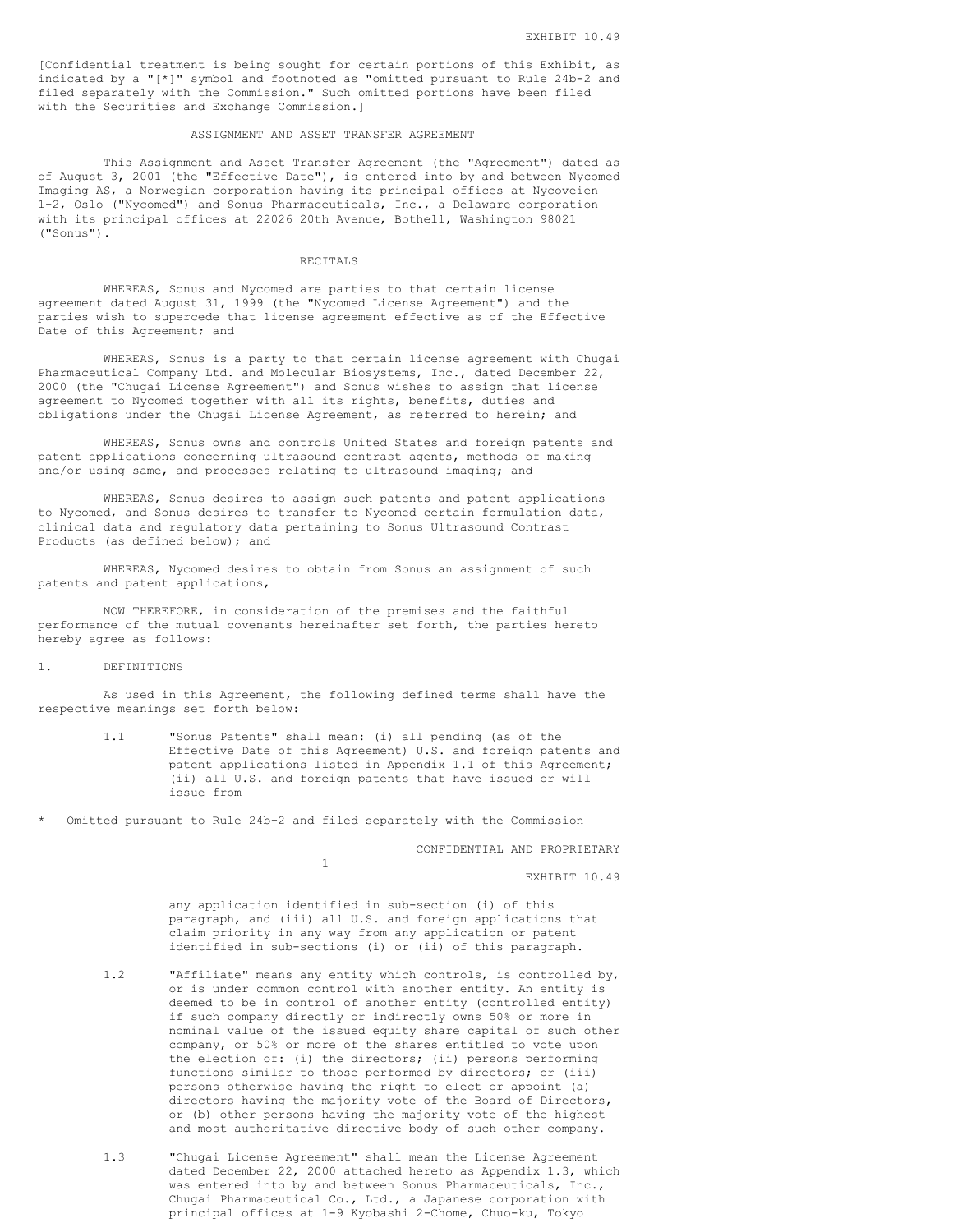104-8301, Japan ("Chugai"), and Molecular Biosystems, Inc., a Delaware corporation with principal offices at 10030 Barnes Canyon Road, San Diego, California 92221, USA ("MBI").

1.4 [\*]

1.5 "Japanese Patent Applications" shall mean Sonus' Japanese patent application Nos. 05-506054, 06-517084, and 2000-150619.

1.6 [\*]

- 1.7 "Nycomed License Agreement" shall mean the License Agreement which was entered into by and between Sonus and Nycomed dated August 31, 1999.
- 1.8 "Sonus Ultrasound Contrast Products" means all Sonus ultrasound contrast agents including, but not limited to, EchoGen and SonoGen, as defined in the Nycomed License Agreement.
- 1.9 "Third Party" shall mean all persons and entities other than Nycomed, Sonus, and their respective Affiliates.
- 1.10 "DuPont Litigation" shall mean that certain case pending in the United States District Court for the Western District of Washington captioned Sonus Pharmaceuticals, Inc. and Nycomed Imaging AS v. E.I. DuPont DeNemours & Co. et al., Civ. Action No. 00-1271R (consolidated with DuPont Pharmaceuticals et al v. Sonus Pharmaceuticals et al. Civ. Action No. 01-52R).

1.11 [\*]

Omitted pursuant to Rule 24b-2 and filed separately with the Commission

 $\overline{2}$ 

CONFIDENTIAL AND PROPRIETARY

EXHIBIT 10.49

- 2. ASSIGNMENT OF SONUS PATENTS AND TRANSFER OF SONUS ASSETS TO NYCOMED
	- 2.1 In consideration of the one-time payment to Sonus defined in this Agreement and the representations and warranties made herein, Sonus hereby irrevocably assigns to Nycomed all of its right, title, ownership, and interest in and to the Sonus Patents, including the right to sue and collect damages for any past infringement. Sonus further assigns to Nycomed all formulation data, clinical data and/or regulatory data for Sonus Ultrasound Contrast Products and agrees, upon request, to transfer and deliver to Nycomed all such formulation data, clinical data and/or regulatory data. Sonus further agrees to grant Nycomed, upon request, access to all filings by Sonus with the FDA or other regulatory agencies with respect to Sonus Ultrasound Contrast Products. Sonus represents that the assignment of such Sonus Patents and data constitute substantially all of the assets of the ultrasound contrast imaging business unit of Sonus.
	- 2.2 Except as may be set forth in this Agreement, upon the Effective Date of this Agreement, and at all times thereafter, Nycomed shall determine in its sole and absolute discretion which of the Sonus Patents to prosecute or maintain, how such prosecution shall be conducted, and whether to cease prosecution and/or maintenance of any of the Sonus Patents, and all expenses for such prosecution and/or maintenance after the Effective Date shall be the sole responsibility of Nycomed.
	- 2.3 Nycomed shall be responsible for preparing and recording in various patent offices as Nycomed shall determine, documents necessary to effectuate the assignment of the Sonus Patents to Nycomed, at Nycomed's cost. Sonus agrees to execute such documents as shall be needed by Nycomed for this purpose, and to provide such other assistance as Nycomed shall require for this purpose, at Sonus' own cost. Sonus agrees to execute such powers of attorney and/or other documents as Nycomed shall request for the purpose of providing Nycomed with power to prosecute and maintain each of the Sonus Patents, and hereby grants to Nycomed an irrevocable power of attorney for the Sonus Patents.
	- 2.4 To ensure the timely prosecution and maintenance of the Sonus Patents during a transition of responsibility to Nycomed, Sonus shall direct that the respective attorneys or agents responsible for maintaining or prosecuting the Sonus Patents to continue to do so until directed otherwise by Nycomed, all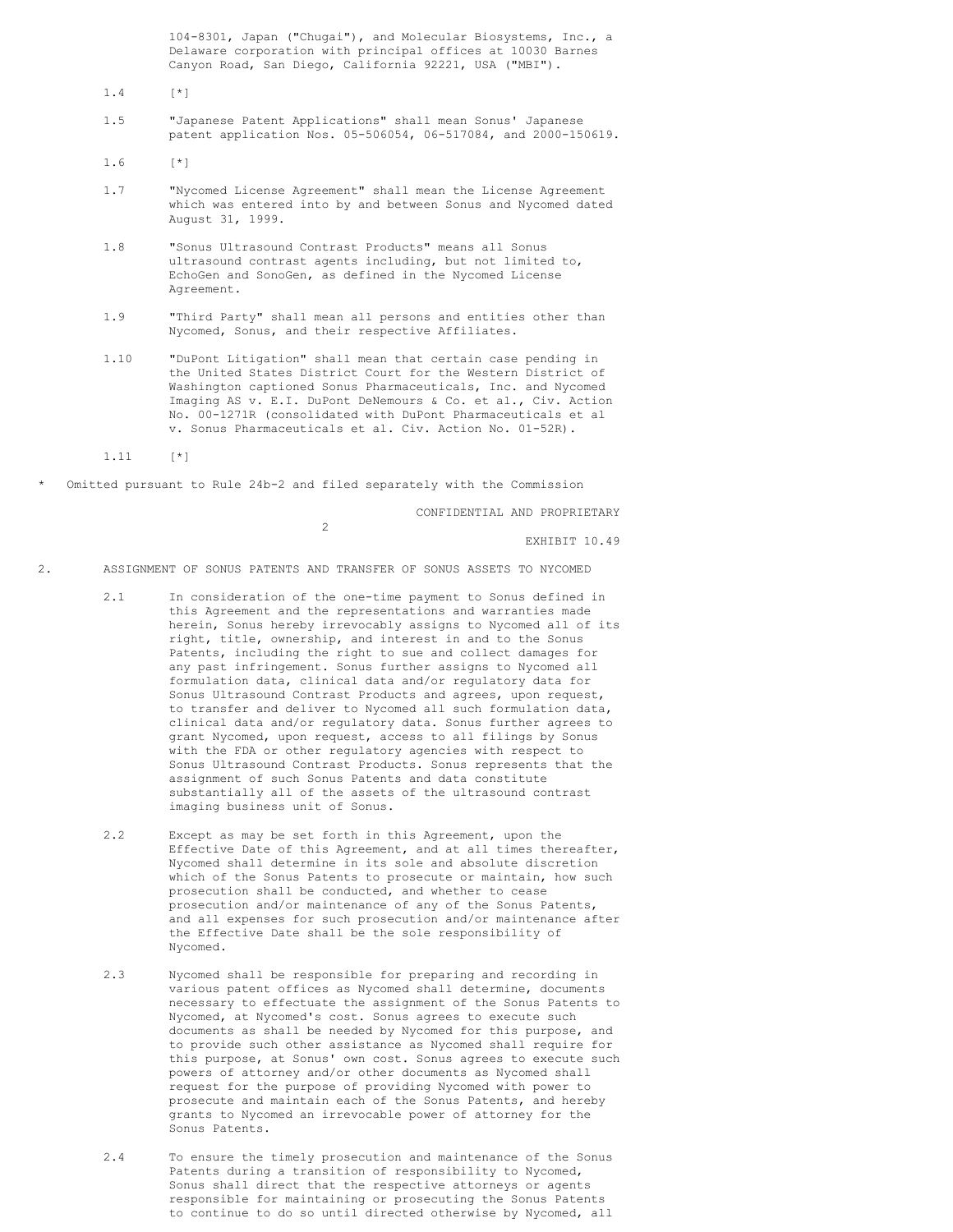such prosecution and maintenance to be at Nycomed's expense. Sonus further agrees that Sonus will promptly notify (in writing, with a concurrent copy to Nycomed) each such agent or attorney responsible for prosecuting or maintaining any patent or application that is part of the Sonus Patents that each such patent or application has been assigned to Nycomed. Nycomed shall reimburse Sonus for any out of pocket costs that Sonus so incurs in providing such direction.

2.5 After the Effective Date of this Agreement, promptly after receiving a written request from Nycomed, Sonus shall notify (in writing, with a concurrent copy to Nycomed) each agent or attorney responsible for the prosecution and maintenance of each Sonus

Omitted pursuant to Rule 24b-2 and filed separately with the Commission

3

CONFIDENTIAL AND PROPRIETARY

EXHIBIT 10.49

Patent that all further correspondence with the official patent office shall be promptly forwarded to the specific Nycomed representative or representatives identified in Nycomed's written request, and all further instructions for corresponding with the official patent office will come from that person or persons. Until such time as Nycomed provides Sonus with the written request identified in this paragraph for each patent or application in the Sonus Patents, Sonus agrees that: (i) Sonus will forward to Nycomed (specifically: Tony Rollins, Vice President, Intellectual Property, Nycomed Amersham plc, White Lion Road, Amersham, Buckinghamshire, HP7 9LL, U.K., or such other person as Nycomed so designates) all correspondence received from any patent office, agent or attorney regarding any such application or patent promptly after its receipt by Sonus; and (ii) in accordance with paragraph 2.2 of this Agreement, Sonus will not provide any patent office, attorney, agent or agency with instructions for prosecuting or maintaining any Sonus Patent without first obtaining the written approval of Nycomed. Nycomed shall reimburse Sonus for any out of pocket costs that Sonus so incurs in providing such notifications, forwarding such correspondence, and/or seeking such written approval.

- 2.6 At any time on or after the Effective Date of this Agreement, upon request by Nycomed, Sonus shall reasonably cooperate and assist Nycomed, in the preparation, prosecution, and maintenance of the Sonus Patents, including the signature of documents to advance the prosecution or maintenance of any of the Sonus Patents. Nycomed shall reimburse Sonus for any out of pocket costs that Sonus so incurs at Nycomed's request.
- 2.7 As soon as practical following the Effective Date of this Agreement, Sonus shall use its commercially reasonable best efforts to transfer to or provide Nycomed with copies of all past correspondence between Sonus and official patent offices relating to the Sonus Patents, including, but not limited to, the complete file history for each patent and application in the Sonus Patents. Nycomed shall reimburse Sonus for any out of pocket costs relating to providing such transfer or copies.
- 2.8 Nycomed shall have the right at any time to cease its efforts in the preparation, prosecution, or maintenance of the Sonus Patents in any country, provided that Nycomed gives reasonable prior written notice to Sonus of any such intention by Nycomed to terminate. In such event, Sonus shall have the option, but not the obligation, to have Nycomed assign to Sonus, at no cost to Sonus, such Sonus Patent(s) in order for Sonus to continue the prosecution and/or maintenance of such Patent(s) and to enforce any such Sonus Patent(s), including the right to sue for infringement and retain any recovery therefrom for Sonus' development, sale, manufacture and commercialization of [\*]. Upon any such assignment, Sonus shall be responsible for all costs and expenses related to the continued prosecution, maintenance or enforcement of such assigned Sonus Patent(s) by Sonus. Upon any such assignment granted to Sonus under this Section, Sonus hereby agrees to grant to Nycomed, at no cost to Nycomed, an exclusive, worldwide, irrevocable license thereunder for all uses other than [\*].
- Omitted pursuant to Rule 24b-2 and filed separately with the Commission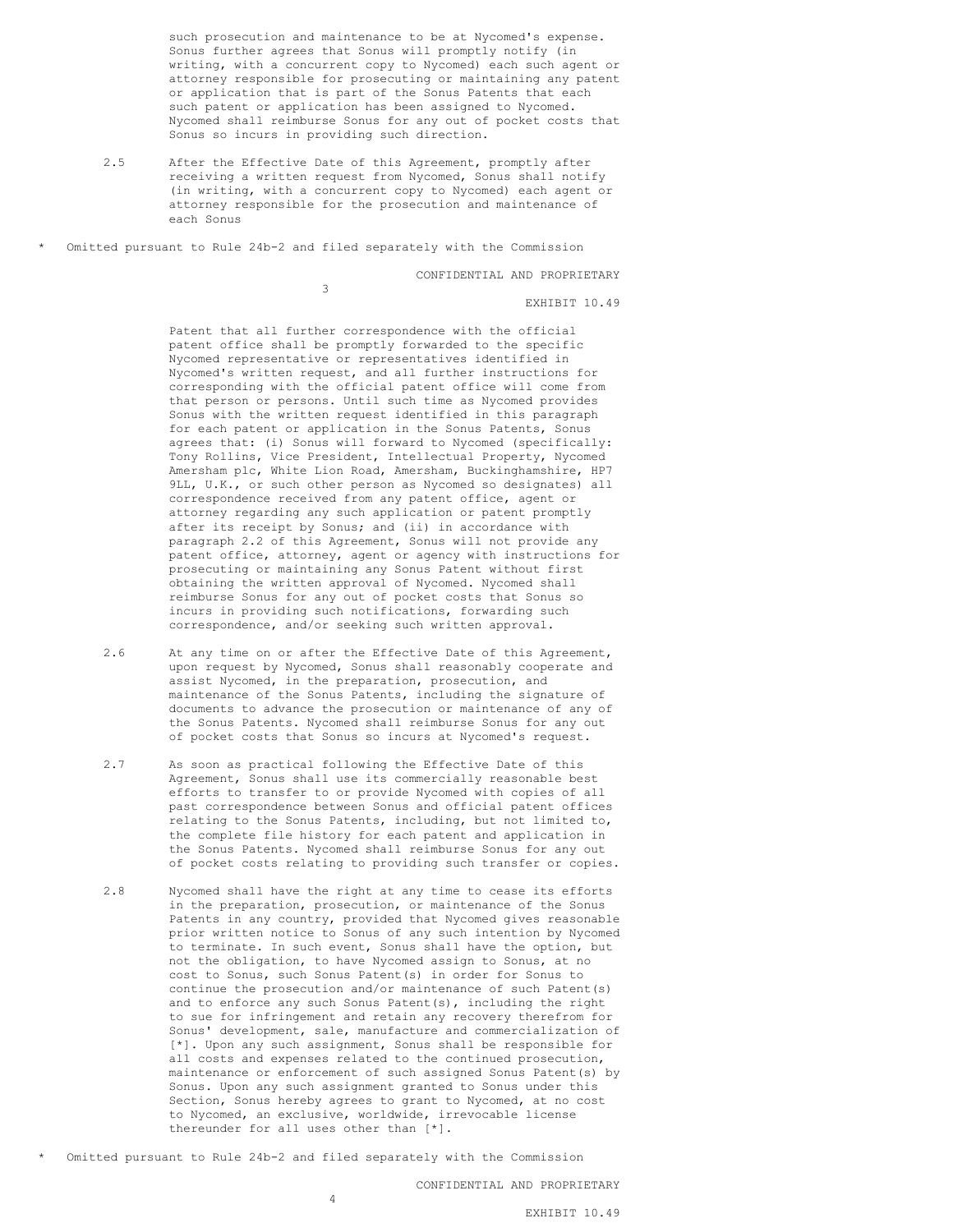- 2.9 The patents and patent applications listed on Appendix 1.1 to this Agreement are intended to include all U.S. and foreign patents and patent applications owned or controlled by Sonus that describe, claim, are directed to, or concern [\*] (including formulations of, and methods of making and/or using, ultrasound contrast agents). The parties agree that any such patent or patent application which has been omitted from Appendix 1.1 shall be promptly added to Appendix 1.1 by amendment, and that any patent or patent application which has been incorrectly included on Appendix 1.1 shall be promptly deleted from Appendix 1.1 by amendment.
- 3. ASSIGNMENT OF THE CHUGAI LICENSE AGREEMENT TO NYCOMED
	- 3.1 In further consideration of the one-time payment to Sonus defined in this Agreement and the warranties and representations herein, Sonus hereby assigns to Nycomed all of its right, title, ownership and interest to the Chugai License Agreement, together with all rights, benefits, duties and obligations thereunder, subject to the provisions of paragraph 3.2 of this Agreement.
	- 3.2 Nycomed agrees to use its commercially reasonable best efforts to obtain allowance of claims in Japanese Patent Application 05-506054, pursuant to the terms of the Chugai License Agreement, by December 22, 2002. In the event that Nycomed discontinues prosecution of Japanese Patent Application 05-506054 in Japan prior to the earlier of: (i) allowance of claims thereunder by the Japanese Patent Office; (ii) final decision from the Japanese Patent authorities that no claims will be allowable; or (iii) December 22, 2002, then Nycomed agrees to assume the obligation of Sonus under the Chugai License Agreement to pay one million dollars (\$1,000,000.00) to Chugai pursuant to the terms of the Chugai License Agreement. However, in the event that Nycomed continues to use commercially reasonable best efforts to prosecute Japanese Patent Application 05-506054 through the date of December 22, 2002, but does not obtain an allowance of a claim in that application in accordance with the provisions of paragraph 3.2 of the Chugai License Agreement, Sonus shall be obligated to pay the one million dollars (\$1,000,000.00) to Chugai pursuant to the terms of the Chugai License Agreement. Nycomed further agrees that it shall keep Sonus reasonably informed of the status of the prosecution and maintenance of the foregoing application, for so long as Sonus has any contingent obligations to repay any amount to Chugai pursuant to the terms of the Chugai License Agreement.
	- 3.3 Sonus shall be entitled to receive all accrued but unpaid royalties through the Effective Date of this Agreement pursuant to the Chugai License Agreement.
	- 3.4 Upon request by Nycomed, Sonus shall reasonably cooperate and assist Nycomed, in the preparation, prosecution, and maintenance of the Japanese Patent Applications, including the signature of documents to advance the prosecution of, maintenance, or evidence the ownership of, the Japanese Patent Applications. Nycomed shall reimburse Sonus for any out of pocket costs that Sonus so incurs at Nycomed's request.
- Omitted pursuant to Rule 24b-2 and filed separately with the Commission

CONFIDENTIAL AND PROPRIETARY

5

EXHIBIT 10.49

# 4. PAYMENT

- 4.1 In consideration of the assignment of the Sonus Patents and the Chugai License Agreement, the transfer of Sonus assets defined herein, and the warranties and representations made herein, Nycomed shall pay Sonus a non-refundable payment of six million five hundred thousand dollars (\$6,500,000.00), within five (5) days from the Effective Date of this Agreement and in the manner set forth in paragraph 4.2 of this Agreement.
- 4.2 Any and all payments made to Sonus under the terms and conditions of this Agreement shall be made in United States currency, and in the form of wire transfer to:

| Bank:        | $\lceil * \rceil$ |
|--------------|-------------------|
| ABA:         | $\lceil * \rceil$ |
| WFB Account: | $\lceil * \rceil$ |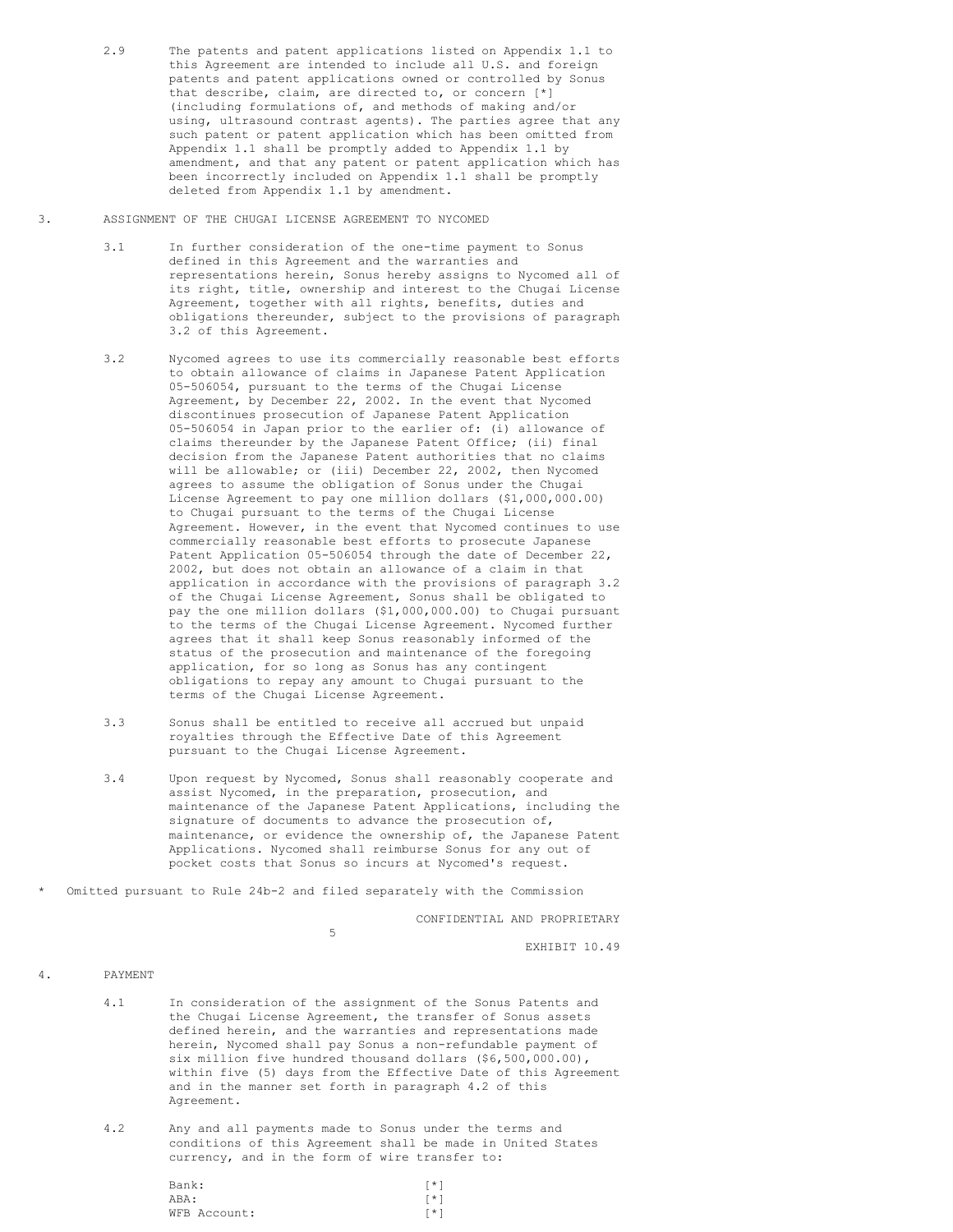| For further credit to: | $\lceil * \rceil$ |
|------------------------|-------------------|
| Name of:               | $\lceil * \rceil$ |
| Attn:                  | $\lceil * \rceil$ |
| Phone:                 | $\lceil * \rceil$ |
| International wires:   |                   |
| Swift $\#$ :           | $\lceil * \rceil$ |

- 5. TERMINATION OF THE NYCOMED LICENSE AGREEMENT
	- 5.1 The parties agree that the Nycomed License Agreement shall be terminated concurrently upon the Effective Date of this Agreement.
	- 5.2 Sonus shall be entitled to receive all accrued but unpaid royalties through the Effective Date of this Agreement pursuant to the terms of Nycomed License Agreement, and payable within sixty (60) days of the Effective Date.
	- 5.3 Payment of any fees due Sonus, or its consultants in connection with the Nycomed License Agreement, including, but not limited to, legal fees shall be paid by Nycomed within thirty (30) days of receipt of a properly documented invoice or within thirty (30) days of the Effective Date for amounts previously invoiced.
- 6. LIMITED LICENSE GRANT-BACK TO SONUS
	- 6.1 As of the Effective Date of this Agreement, and concurrently with the assignment and transfer of the Sonus Patents to Nycomed, Nycomed grants to Sonus and its Affiliates a worldwide, exclusive (even as to Nycomed), irrevocable, fully-paid limited license (the "Limited License"), under the Sonus Patents, to make, have made, use, sell, offer to sell, export and import [\*] only. Sonus shall have the right to copy any of the formulation data, clinical data, and regulatory data described in paragraph 2.1 and to
- Omitted pursuant to Rule 24b-2 and filed separately with the Commission

6

CONFIDENTIAL AND PROPRIETARY

EXHIBIT 10.49

use any such data in connection with [\*] only. The costs of any copies of such data shall be at Sonus' expense.

- 6.2 As of the Effective Date of this Agreement, Nycomed grants Sonus the right to sublicense any rights of the Limited License granted in paragraph 6.1. If Sonus desires to enter into any sublicense agreement with any Third Party pursuant to this Section 6, Sonus agrees to provide prior written notice to Nycomed at least ten (10) days before granting any such sublicense. Sonus agrees that any sublicense granted by Sonus pursuant to the terms and conditions of this Section 6 shall include and be subject to the terms and conditions of this Agreement.
- 6.3
- (a) As of the Effective Date of this Agreement, solely with regard to the specific patents and applications listed on Appendix 6.3 to this Agreement, [\*] shall have the right to enforce such patents (or a future patent issuing directly or indirectly from any such application) against any [\*] sold, used or marketed as a [\*], of a Third Party, [\*] or any of its Affiliates by initiating a lawsuit against such a party. [\*] agrees to join or be joined in any lawsuit against a Third Party as a party plaintiff or otherwise as shall be necessary to enable  $\begin{bmatrix} \star \end{bmatrix}$  to exercise this right, which shall be at  $\begin{bmatrix} \star \end{bmatrix}$ expense. Even if not joined as a party plaintiff in such a lawsuit against a Third Party, [\*] agrees to provide reasonable cooperation and to execute all documents necessary to assist in the enforcement of said patents against any Third Party, provided [\*] reimburses [\*] for the reasonable expense of such cooperation. [\*] agrees to notify [\*], in writing, at least ten (10) days before initiating any such lawsuit (including, but not limited to, a patent infringement suit in any U.S. district court) and to provide [\*] with information about the subject matter of the planned lawsuit, including the patent to be asserted and the product or process that [\*] deems to be infringing. [\*] shall not have the right to initiate or threaten to initiate any lawsuit under any of the patents listed in Appendix 6.3 (or future patents issuing from any of the applications listed in Appendix 6.3) for any act of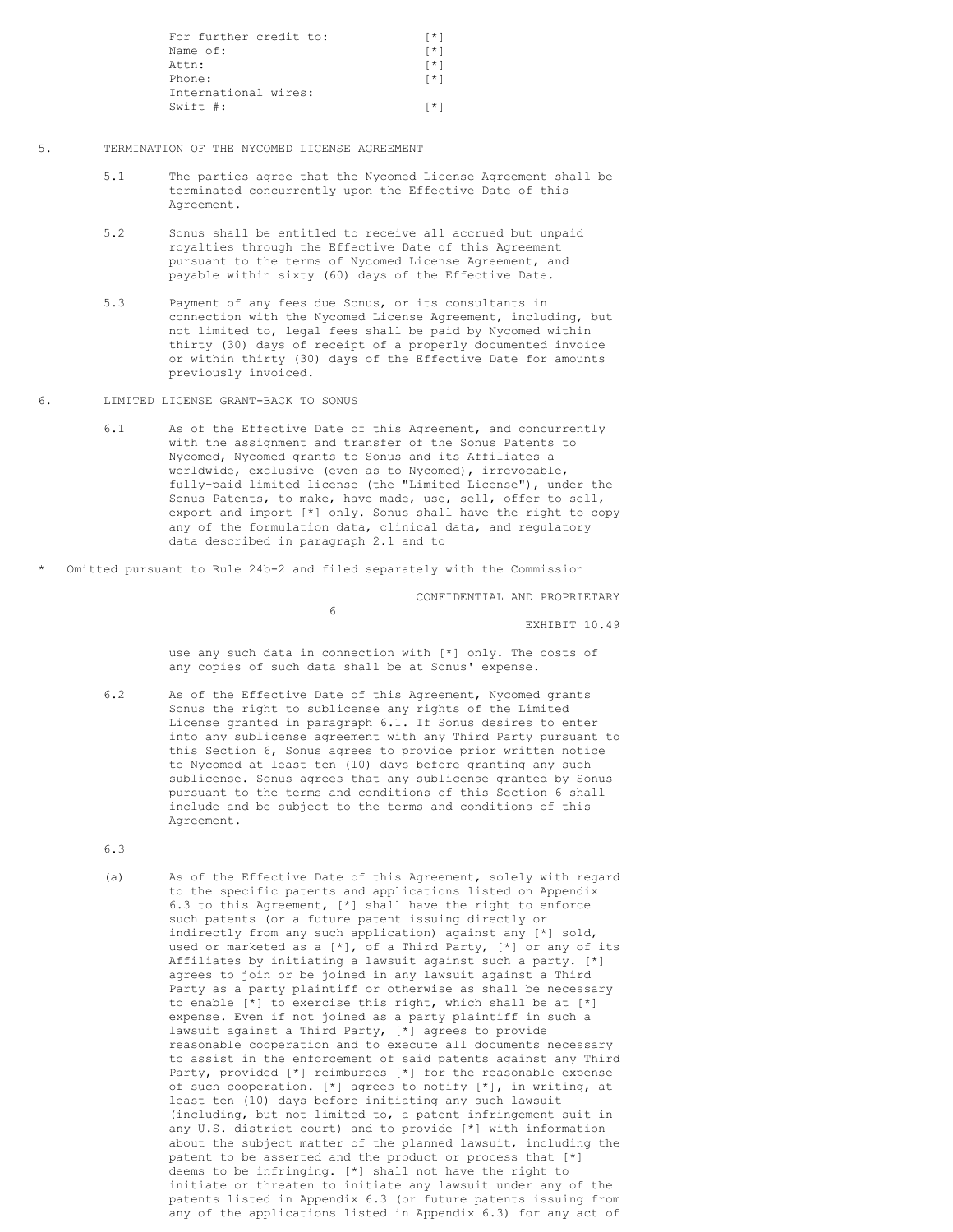infringement other than the manufacture, use, sale, offer for sale, exportation or importation of a [\*] sold, used or marketed as a [\*].

- (b) As of the Effective Date of this Agreement, with regard to the specific patents and applications listed on Appendix 6.3 to this Agreement, [\*] shall have the right to enforce such patents (or a future patent issuing from any such application) against any [\*] sold, used or marketed as an [\*], of a Third Party, [\*] or any of its Affiliates by initiating a lawsuit against such a party. If requested by [\*], [\*] agrees to join or be joined in any such lawsuit against a Third Party as a party plaintiff or otherwise as shall be necessary to enable [\*] to exercise this right, which shall be at [\*] expense. Even if not joined as a party plaintiff in such a lawsuit against a Third Party, [\*] agrees to provide reasonable cooperation and to execute all documents necessary to assist the enforcement of said patents against any Third Party, provided [\*] reimburses [\*] for the reasonable expense of such cooperation. [\*] shall not have the right to initiate or threaten to initiate any lawsuit under any of the patents listed in Appendix 6.3 (or future patents issuing from any of the applications listed in
- Omitted pursuant to Rule 24b-2 and filed separately with the Commission

7

CONFIDENTIAL AND PROPRIETARY

EXHIBIT 10.49

Appendix 6.3) for any act of infringement other than the manufacture, use, sale, offer for sale, exportation or importation of an [\*] sold, used or marketed as an [\*].

6.4

- (a) As of the Effective Date of this Agreement, with regard to all of the Sonus Patents other than those listed in Appendix 6.3 to this Agreement, [\*] shall have the right to enforce any such patent (or a future patent issuing from any such application) at its sole discretion, without consulting [\*], against any product or process of any Third Party, [\*] or its Affiliates, except that, solely with regard [\*] or its Affiliates (or permitted licensees under any of the Sonus Patents listed in Appendix 6.3), [\*] shall not have the right to enforce any such patents against any [\*] sold, used or marketed as an [\*]. If requested by [\*],[\*] agrees to join or be joined in any such lawsuit against a Third Party as a party plaintiff or otherwise as shall be necessary to enable [\*] to exercise this right, which shall be at [\*] expense. Even if not joined as a party plaintiff in such a lawsuit against a Third Party, [\*] agrees to provide reasonable cooperation and to execute all documents necessary to assist the enforcement of said patents against any Third Party, provided [\*] reimburses [\*] for the reasonable expense of such cooperation. Except as provided in paragraph 6.3 and this paragraph of this Agreement, as of the Effective Date of this Agreement, [\*] shall have the sole right to sue any Third Party for past infringement of any of the Sonus Patents and to obtain damages for such past infringement, including the right to obtain damages for such past infringement that occurred before the Effective Date of this Agreement.
- (b) As of the Effective Date of this Agreement and thereafter, Sonus shall not have any right to enforce any of the Sonus Patents (including future patents issuing from applications listed in the Sonus Patents) other than those patents identified in Appendix 6.3 of this Agreement, pursuant to the provisions of paragraph 6.4(a).
- 7. RETENTION OF OWNERSHIP OF INTELLECTUAL PROPERTY
	- 7.1 Sonus and Nycomed hereby acknowledge and agree that other than patents that may constitute Sonus Patents as defined herein, the Chugai License Agreement, and the Limited License set forth in Section 6, this Agreement does not convey or transfer from one party to this Agreement to the other party, any right, license, patent or patent application, or other right held or owned by Sonus or Nycomed or that may be filed, granted to, or acquired by Sonus or Nycomed after the Effective Date of this Agreement. Moreover, this Agreement does not obligate either Sonus or Nycomed to convey any additional license or rights in the future.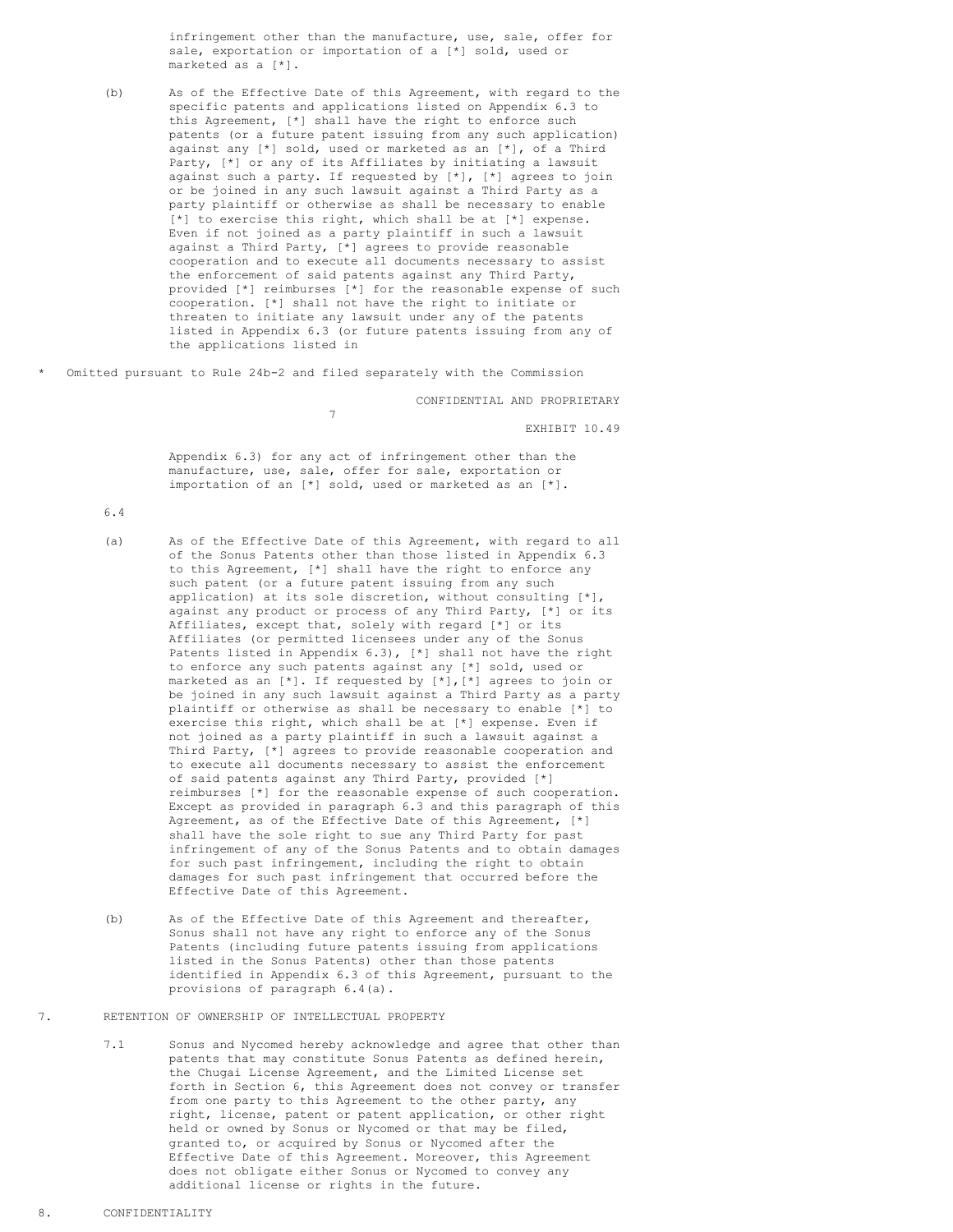- <span id="page-22-0"></span>8.1 Each party agrees that the terms of this Agreement and any information provided by either party to the other hereunder, including without limitation, the Chugai License Agreement, shall remain confidential and shall not be disclosed to any person or entity, except to a party's professional advisor, without advance written permission of the other party, provided that, either party in negotiation or business with a Third
- Omitted pursuant to Rule 24b-2 and filed separately with the Commission

8

CONFIDENTIAL AND PROPRIETARY

EXHIBIT 10.49

Party concerning the sublicensing of patent rights pursuant to this Agreement may disclose to such Third Party, under a written confidentiality agreement, such terms of this Agreement as are reasonably necessary in order to engage in such negotiations or business, and further provided that either party may make any filing of this Agreement, subject to confidential treatment, required by law in any country. Each party further agrees that it will not issue any press release or publicity in regard to this Agreement without the advance written permission of the other party. Advance written permission will not be required when a party is ordered to disclose information concerning the Agreement by a competent tribunal, or to such disclosures as are required by law. Each party agrees that to the extent that information is subject to claims of attorney-client privilege, attorney work-product, or any other similar privilege or immunity is disclosed to the other pursuant to performance of this Agreement, such disclosure is intended to further the parties common legal interests and/or joint defense shall remain subject to such privilege or immunity to the maximum extent permitted by law.

- 9. ENTIRE AGREEMENT; NO ORAL MODIFICATIONS; WAIVER
	- 9.1 This Agreement contains the entire understanding and agreement between Nycomed and Sonus with respect to the subject matter hereof, and supersedes all prior oral or written understandings and agreements relating thereto, including without limitation, the Nycomed License Agreement. No change, modification, extension or waiver of this Agreement, or any of the provisions herein, shall be valid unless made in writing and signed by duly authorized representatives of the parties. Neither party shall be bound by any conditions, definitions, warranties, understandings, or representations concerning the subject matter hereof except as are (i) provided in this Agreement, or (ii) duly set forth on or after the Effective Date of this Agreement in a written instrument subscribed by an authorized representative of the party to be bound thereby.
	- 9.2 Each party has relied solely on its own evaluation of the subject matter in deciding to enter into this Agreement, and has not been induced to enter into this Agreement by any statements, promises, or representations of the other party, nor has it relied on any such statements, promises, or representations.
	- 9.3 No waiver by either party, whether express or implied, of any provision of this Agreement, or of any breach or default thereof, shall constitute a continuing waiver of such provision or of any other provision of this Agreement. Either party's acceptance of payments by the other under this Agreement shall not be deemed a waiver of any violation of or default under any of the provisions of this Agreement.
- 10. ASSIGNMENT
	- 10.1 This Agreement may not be assigned or transferred by either party without written consent of the other party, except that either party may assign this Agreement to any of its Affiliates, or to any successor by merger or sale of substantially all of its business unit to which this Agreement relates without the consent of the other party.
- Omitted pursuant to Rule 24b-2 and filed separately with the Commission

 $\alpha$ 

CONFIDENTIAL AND PROPRIETARY

EXHIBIT 10.49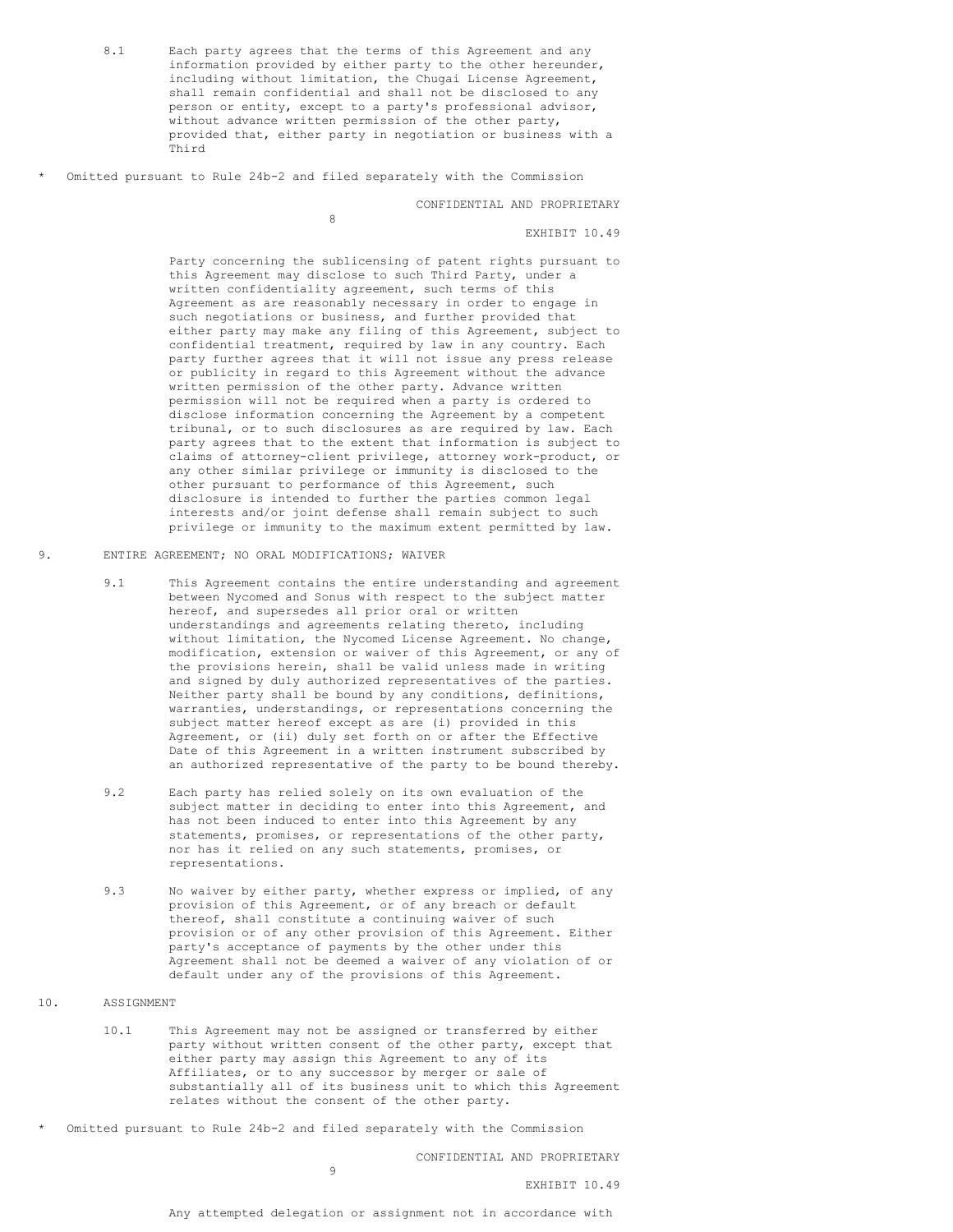this Article shall be of no force or effect. This Agreement shall inure to the benefit of and be binding upon the parties hereto and their successors and permitted assigns.

## 11. TERM

11.1 This Agreement is effective as of the Effective Date. Unless earlier terminated as provided in Section 12 herein, this Agreement shall continue in effect until the expiration of the last patent to expire among the Sonus Patents. As used in this paragraph, "expiration" of a patent shall include irrevocable lapse for failure to pay maintenance fees or the like, final revocation by a national patent office and the exhaustion or expiration of all appeals of such revocation, or a final adjudication by a court of competent jurisdiction that all claims of the patent are invalid or unenforceable and the exhaustion or expiration of all appeals from said adjudication.

### 12. DEFAULT AND TERMINATION

- 12.1 If either party breaches any of the material terms or conditions of this Agreement, the party claiming such breach may serve the alleged breaching party with a notice of breach specifying the acts or omissions creating such alleged breach. If the alleged breaching party fails to remedy said breach within thirty (30) days of receipt of said notice, the other party may terminate this Agreement by serving a notice of termination, which notice shall be effective thirty (30) days after dispatch. Notwithstanding the provisions of this paragraph, the parties further agree that the assignment of the Sonus Patents to Nycomed pursuant to this Agreement is absolutely irrevocable, unless Nycomed failed to make the one-time payment to Sonus that is described in paragraph 4.1 of this Agreement. The parties further agree that the payment to Sonus described in paragraph 4.1 shall become irrevocable and non-refundable upon the assignment to Nycomed of the Sonus Patents.
- 12.2 In the event that either party files a petition in bankruptcy, is adjudicated a bankrupt or files a petition or otherwise seeks relief under or pursuant to any bankruptcy, insolvency or reorganization statute or proceeding, or if a petition in bankruptcy is filed against it or it becomes insolvent or makes an assignment for the benefit of its creditors or a custodian, receiver or trustee is appointed for it or a substantial portion of its business or assets, the other party shall have the right to terminate this Agreement forthwith upon written notice, which notice shall be effective upon dispatch.
- 12.3 No debtor-in-possession, assignee for the benefit of creditors, custodian, receiver, trustee in bankruptcy, sheriff or any other officer of the court or official charged with taking over custody of a party's assets or business shall have any right to continue this Agreement if this Agreement terminates.
- 12.4 In the event that, notwithstanding the provisions of Section 10 hereof, pursuant to the U.S. Bankruptcy Code or any amendment or successor thereto (the "Code"), a trustee in bankruptcy of a party to this Agreement, or a party to this Agreement as debtor-in-

Omitted pursuant to Rule 24b-2 and filed separately with the Commission

CONFIDENTIAL AND PROPRIETARY

10

EXHIBIT 10.49

possession, is permitted to assume this Agreement and does so and, thereafter, desires to assign this Agreement to a Third Party, which assignment satisfies the requirements of the Code, the trustee or debtor-in-possession, as the case may be, shall notify the other party to this Agreement (the "nonbankrupt party") of same in writing. Said notice shall set forth the name and address of the proposed assignee, the proposed consideration for the assignment and all other relevant details thereof. The giving of such notice shall be deemed to constitute the grant to the nonbankrupt party of an option to have this Agreement assigned to it or to its designee for such consideration, or its equivalent in money, and upon such terms as are specified in the notice. The aforesaid option may be exercised only by written notice by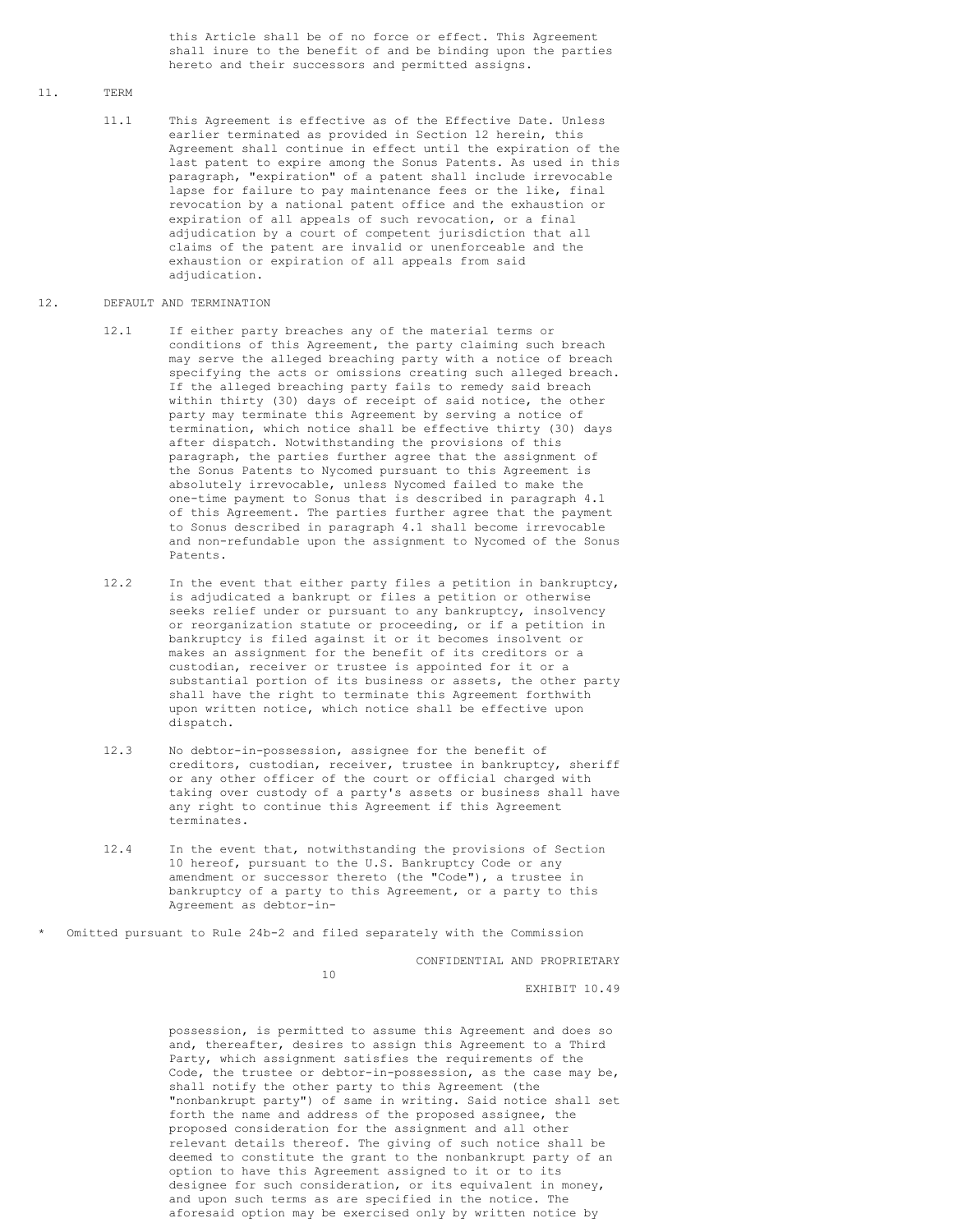the nonbankrupt party to the trustee or debtor-in-possession, as the case may be, within fifteen (15) days of receipt of the notice of the proposed transaction. If the nonbankrupt party fails to accept the terms within the said exercise period, the party giving notice may complete the assignment referred to in its notice, but only if such assignment is to the entity named in said notice and for the consideration and upon the terms specified therein.

- 12.5 Nothing contained herein shall be deemed to preclude or impair any rights that the non-bankrupt party may have as a creditor in any bankruptcy proceeding.
- 13. RELATIONSHIP OF THE PARTIES
	- 13.1 Nothing herein contained shall be construed to constitute the parties hereto as partners or as joint venturers, or either as agent of the other. Neither party shall take any action that purports to bind the other.

#### 14. SEVERABILITY

14.1 If any provision or any portion of any provision of this Agreement shall be held to be void or unenforceable (or a formal indication to that effect is communicated by any competent authority), the parties shall in good faith negotiate valid substitute provisions which reflect, as closely as reasonably practicable, their commercial intentions as set out herein. Subject thereto, the remaining provisions of this Agreement and the remaining portion of any provision held void or unenforceable in part shall continue in full force and effect.

### 15. CONSTRUCTION

- 15.1 This Agreement shall be construed without regard to any presumption or other rule requiring construction against the party causing this Agreement to be drafted. If any words or phrases in this Agreement shall have been stricken out or otherwise eliminated, whether or not any other words or phrases have been added, this Agreement shall be construed as if those words or phrases were never included in this Agreement, and no implication or inference shall be drawn from the fact that the words or phrases were so stricken out or otherwise eliminated.
- Omitted pursuant to Rule 24b-2 and filed separately with the Commission

CONFIDENTIAL AND PROPRIETARY

11

EXHIBIT 10.49

## 16. HEADINGS

16.1 The captions and paragraph headings appearing in this Agreement are inserted for convenience and reference only and in no way define, limit or describe the scope or intent of this Agreement or any of the provisions thereof.

# 17. PATENT MARKING

17.1 Sonus (and any sublicensee of Sonus under the Limited License) shall place, or shall cause the manufacturer to place, appropriate markings on an exposed surface of each [\*] made or sold hereunder or on the packaging for such [\*], in accordance with 35 U.S.C. Section 287 in the U.S. The content, form, size, location and language used in such markings shall be in accordance with the laws and practices of the country where such markings are required.

# 18. REPRESENTATIONS AND WARRANTIES OF SONUS

Sonus hereby represents and warrants that:

- 18.1 Sonus has the full right, power, and corporate authority to enter into this Agreement and to make the promises and grant the assignments and transfers set forth herein.
- 18.2 Sonus is the sole owner of all right, title, and interest in and to the Sonus Patents, has not mortgaged or hypothecated the Sonus Patents, is not party to any current license to the Sonus Patents other than the license agreements that are attached or referred to in this Agreement and to the best of its knowledge and belief has not taken any action to impair the validity or enforceability of the Sonus Patents. Sonus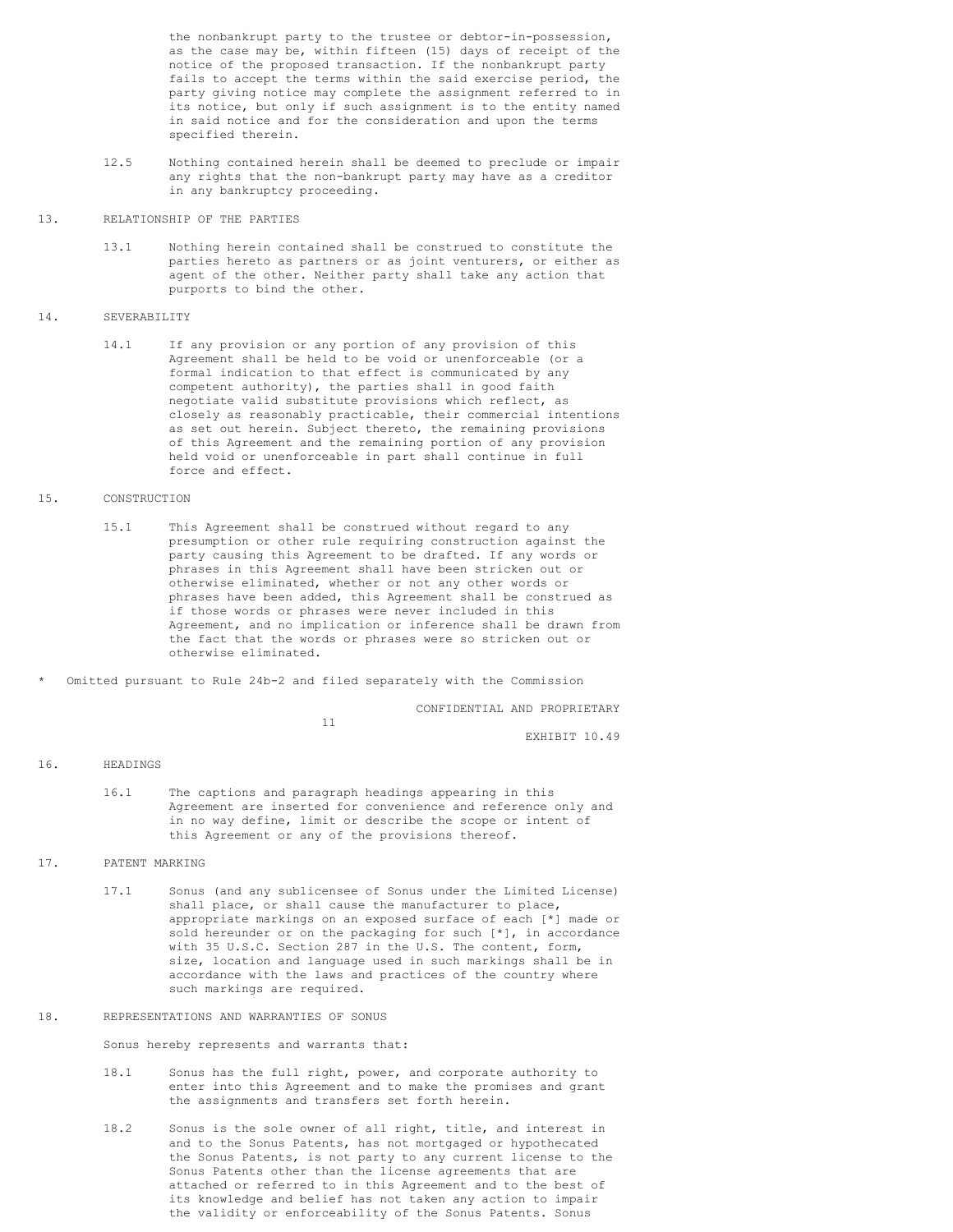further represents and warrants that it has no license agreements or other agreements or obligations with or to Third Parties or any other binding commitments, obligations, liens, mortgages, or encumbrances of any kind or nature, other than the license agreements that are attached or referred to in this Agreement, that may diminish, limit, or impair (i) the rights granted by Sonus to Nycomed in this Agreement or (ii) the ability of Sonus to perform its covenants and obligations under this Agreement.

- 18.3 Sonus will not divest itself of any rights now or hereafter possessed when the effect of doing so may diminish limit, or impair (i) the rights granted by Sonus to Nycomed in this Agreement or (ii) the ability of Sonus to perform its covenants and obligations under this Agreement.
- 18.4 Other than claims asserted against Sonus in the DuPont Litigation, Sonus is not aware of any actual or threatened litigation or claim by any party against Sonus or any of its Affiliates relating to any Sonus Ultrasound Contrast Product. In the event that Sonus breaches this paragraph 18.4, Sonus agrees to indemnify Nycomed with respect to the full value of any damages ultimately realized in the litigation or settlement (not to be made without Sonus' reasonable consent) of any such actual or potential claim relating to any Sonus Ultrasound Contrast Product.
- Omitted pursuant to Rule 24b-2 and filed separately with the Commission

CONFIDENTIAL AND PROPRIETARY

12

EXHIBIT 10.49

- 18.5 Other than the DuPont Litigation, as defined herein, United States patent interferences No. 103,880 (Schneider et al. v. Quay v. Klaveness et al), No. 103,881 (Yan et al. v. Quay v. Klaveness et al.), and No. 104,428 (Quay v. Schutt et al.), and oppositions against Sonus patents or applications including oppositions by Schering A.G. and by Alliance Pharmaceuticals against Sonus' Australian patent 679,428, and oppositions by DuPont Imaging, Accusphere Inc. and Bracco against Sonus' European patent 605,477, Sonus is not aware of any other present litigations, interferences, reexaminations, reissue or opposition proceedings involving any of the Sonus Patents.
- 18.6 Sonus is free to assign the Chugai License Agreement to Nycomed in connection with this transfer of substantially all of the assets relating to Sonus Ultrasound Contrast Agent business unit without causing a breach of the Chugai License Agreement. Sonus further represents and warrants that the Chugai License Agreement is in full force and effect, that it is not in breach of the Chugai Agreement, and that to the best of its knowledge no event of breach has occurred or been alleged by the parties thereto.
- 18.7 To the best of its knowledge, information and belief after due and diligent inquiry, the patents and patent applications listed on Appendix 1.1 to this Agreement are all U.S. and foreign patents and patent applications owned or controlled by Sonus that describe, claims, are directed to, or concern [\*] (including formulations of, and methods of making and/or using, ultrasound contrast agents).
- 19. REPRESENTATIONS AND WARRANTIES OF NYCOMED

Nycomed hereby represents and warrants that:

- 19.1 Nycomed has the full right, power, and corporate authority to enter into this Agreement and to make the promises set forth herein.
- 19.2 Nycomed is not a party to any other agreement the terms of which (i) conflict with the covenants and obligations of Nycomed under this Agreement or the rights granted by Nycomed to Sonus under this Agreement or (ii) diminish, limit or impair the rights granted by Nycomed to Sonus in this Agreement or the ability of Nycomed to perform its covenants and obligations under this Agreement.
- 20. TECHNICAL ASSISTANCE
	- 20.1 Sonus agrees to provide at the request of Nycomed technical assistance of Sonus employees relating to the formulation data, clinical data and regulatory data ( to the extent such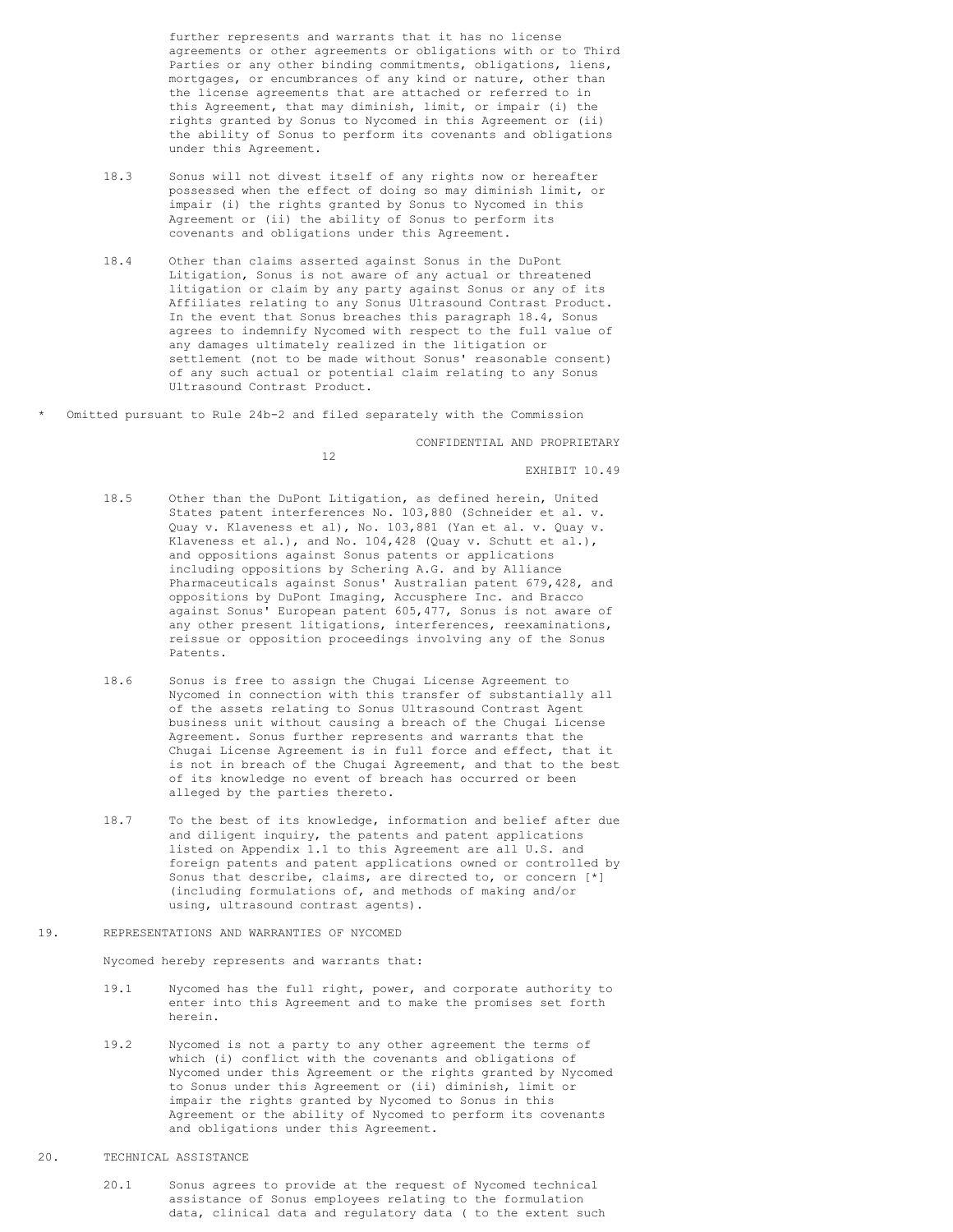expertise exists at the time of the request) pertaining to Sonus Ultrasound Contrast Products. Such technical assistance shall not exceed one hundred (100) hours without the consent of Sonus, and shall be reimbursed at the rate of three hundred dollars (\$300) per hour. For the sake of clarity, Technical Assistance shall not include any time spent transferring the aforementioned data to Nycomed as part of this Agreement.

Omitted pursuant to Rule 24b-2 and filed separately with the Commission

13

#### CONFIDENTIAL AND PROPRIETARY

EXHIBIT 10.49

#### 21. CHOICE OF LAW; CHOICE OF FORUM

21.1 This Agreement shall be construed and interpreted in accordance with the laws of the State of Delaware without reference to its choice of law principles. As provided in Section 22 of this Agreement, any dispute between the parties related to or arising out of this Agreement, the parties' relationship created hereby, and/or the negotiations for and entry into this Agreement including any dispute concerning its conclusion, binding effect, amendment, coverage, or termination, shall be submitted to and resolved by arbitration. If, however, any such dispute is not subject to arbitration under Section 22 of this Agreement, the state and federal courts located in New York County, New York shall have exclusive jurisdiction of such dispute. Said courts shall also have exclusive jurisdiction of any action to compel arbitration under this Agreement, incident to arbitration under this Agreement, or to enter or set aside an arbitration award. The parties expressly submit to the personal jurisdiction of such courts for any action described in this Section 21, agree that such courts provide a convenient forum for any such action, and waive any objections or challenges to venue.

## 22. ARBITRATION

- 22.1 Subject to the mediation requirements of paragraph 22.2 below, all disputes between the parties related to or arising out of this Agreement, the parties' relationship created hereby, and/or the negotiations for and entry into this Agreement, including any dispute concerning its conclusion, binding effect, amendment, coverage, or termination, shall be resolved, to the exclusion of the ordinary courts, by a three-person arbitral tribunal composed of one arbitrator appointed by each party and a third arbitrator, who shall be a retired judge of a U.S. federal or state trial or appeal court of record, selected by the arbitrators appointed by the parties. Arbitration shall proceed in accordance with the CPR Rules for Non-Administered Arbitration of Patent and Trade Secret Disputes in effect on the day of the Closing of this Agreement. The decision of the arbitral tribunal shall be final, and the parties waive all challenge of the award. The venue of any such proceeding shall be New York County, New York. All proceedings shall be conducted in the English language.
- 22.2 If either party desires to commence arbitration pursuant to paragraph 22.1 above, prior to doing so it shall so notify the other party in writing and simultaneously request an internal mediation proceeding between the parties ("Mediation Request"). The Mediation Request shall not constitute a notice of arbitration, nor serve to commence arbitration proceedings under paragraph 22.1 above. Within 7 business days of service of the Mediation Request, each party shall (i) designate a senior member of its management, at the level of at least executive vice president or division chief executive, and with authority to settle the dispute (subject to approval of a settlement by the party's board if necessary), to participate in the mediation as its management representative, and (ii) submit to the other party a confidential summary of its position, in letter form not to exceed 5 pages in length, which shall be provided to that other party's management representative. Within 14 business days thereafter, the management representatives shall meet with each other in person to attempt in
- Omitted pursuant to Rule 24b-2 and filed separately with the Commission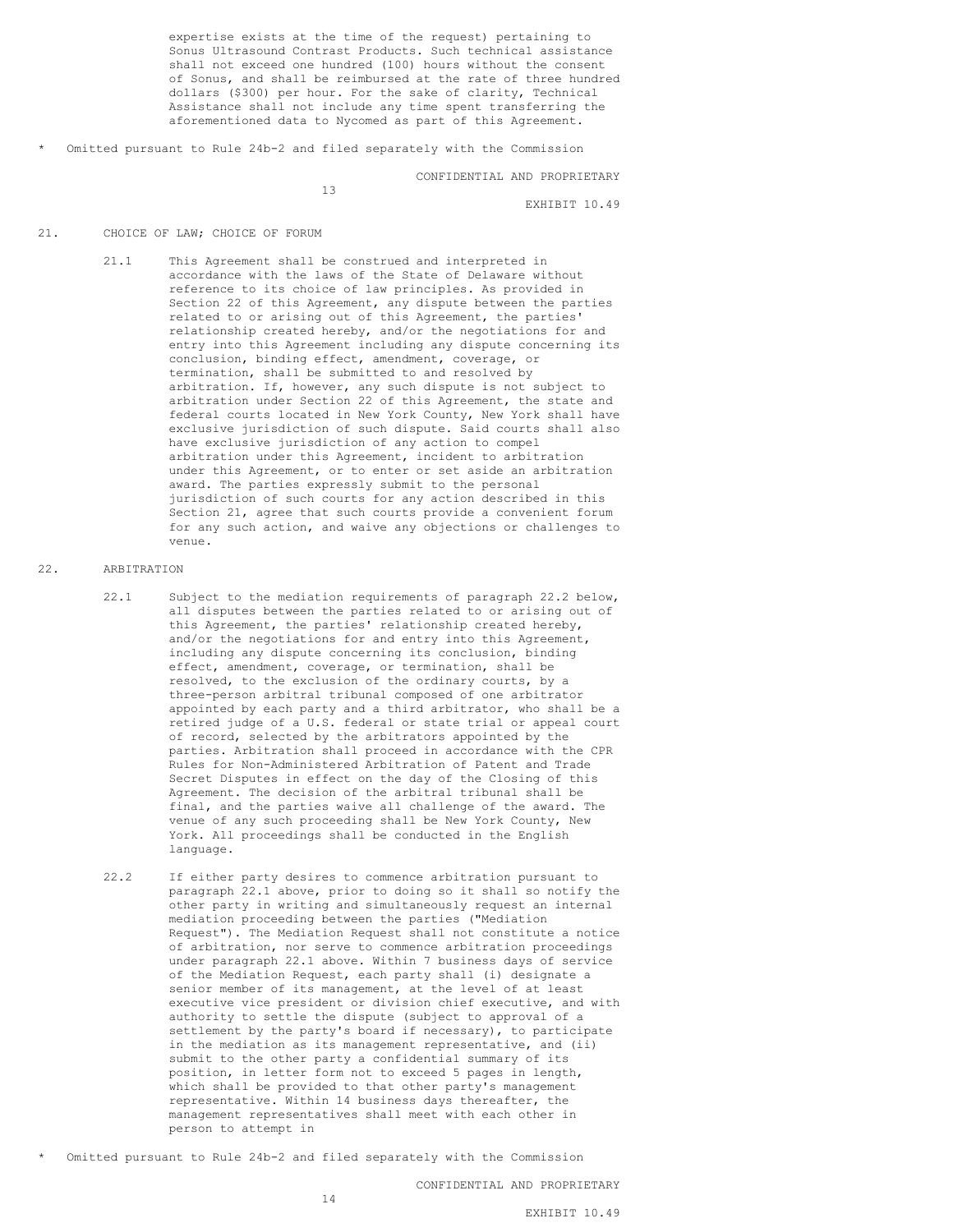good faith to resolve the dispute. If a party desires to have counsel also attend such meeting, it shall notify the other party at least 5 business days in advance. The meeting shall be held in London, England, if the Mediation Request is served by Sonus, and in Seattle, Washington, if the Mediation Request is served by Nycomed. If the parties are unable to resolve the dispute within 7 business days following the meeting, either party may commence arbitration under paragraph 22.1 above. A party that refuses or fails to participate in the mediation process shall not initiate arbitration proceedings until such time as it so participates, but the other party shall be free to initiate arbitration proceedings (and the non-participating party shall respond to the commencement of arbitration in accordance with the arbitration rules specified in paragraph 22.1).

#### 23. NOTICES

- 23.1 All reports, approvals, requests, demands and notices required or permitted by this Agreement to be given to a party (hereafter, "Notices") shall be in writing. Notices shall be hand delivered, sent by certified or registered mail, return receipt requested, or sent via a reputable private express service which requires the addressee to acknowledge receipt thereof. Notices may also be transmitted by fax, provided that a confirmation copy is also sent by one of the above methods. Except as otherwise provided in this Agreements, Notices shall be effective upon dispatch.
- 23.2 Notices shall be sent to the party concerned as follows (or at such other address as a party may specify by notice to the other):

As to Nycomed:

Nycomed Amersham Imaging Amersham Place Little Chalfont Buckinghamshire HP7 9LL ENGLAND Telefax: +44 1494 542242 Attn: Group Legal Advisor and Corporate Secretary

with a copy to-

Richard L. DeLucia, Esq. Kenyon & Kenyon 1 Broadway New York, NY 10004-1050 Telefax: (212) 425-5288

Omitted pursuant to Rule 24b-2 and filed separately with the Commission

CONFIDENTIAL AND PROPRIETARY

15

EXHIBIT 10.49

As to Sonus:

Sonus Pharmaceuticals, Inc. 22026 20th Avenue, S.E., Suite 102 Bothell, Washington 98021 Telefax: (206) 489-0626 Attention: President

Omitted pursuant to Rule 24b-2 and filed separately with the Commission

CONFIDENTIAL AND PROPRIETARY

EXHIBIT 10.49

IN WITNESS WHEREOF, each of the parties has caused this Agreement to be executed by its duly authorized representative as of the day and year first above written.

16

NYCOMED IMAGING AS SONUS PHARMACEUTICALS, INC.

| By: /s/ John Padfield     | By: /s/ Michael A. Martino              |
|---------------------------|-----------------------------------------|
|                           |                                         |
| John Padfield<br>Director | Michael A. Martino<br>President and CEO |
|                           |                                         |

Omitted pursuant to Rule 24b-2 and filed separately with the Commission